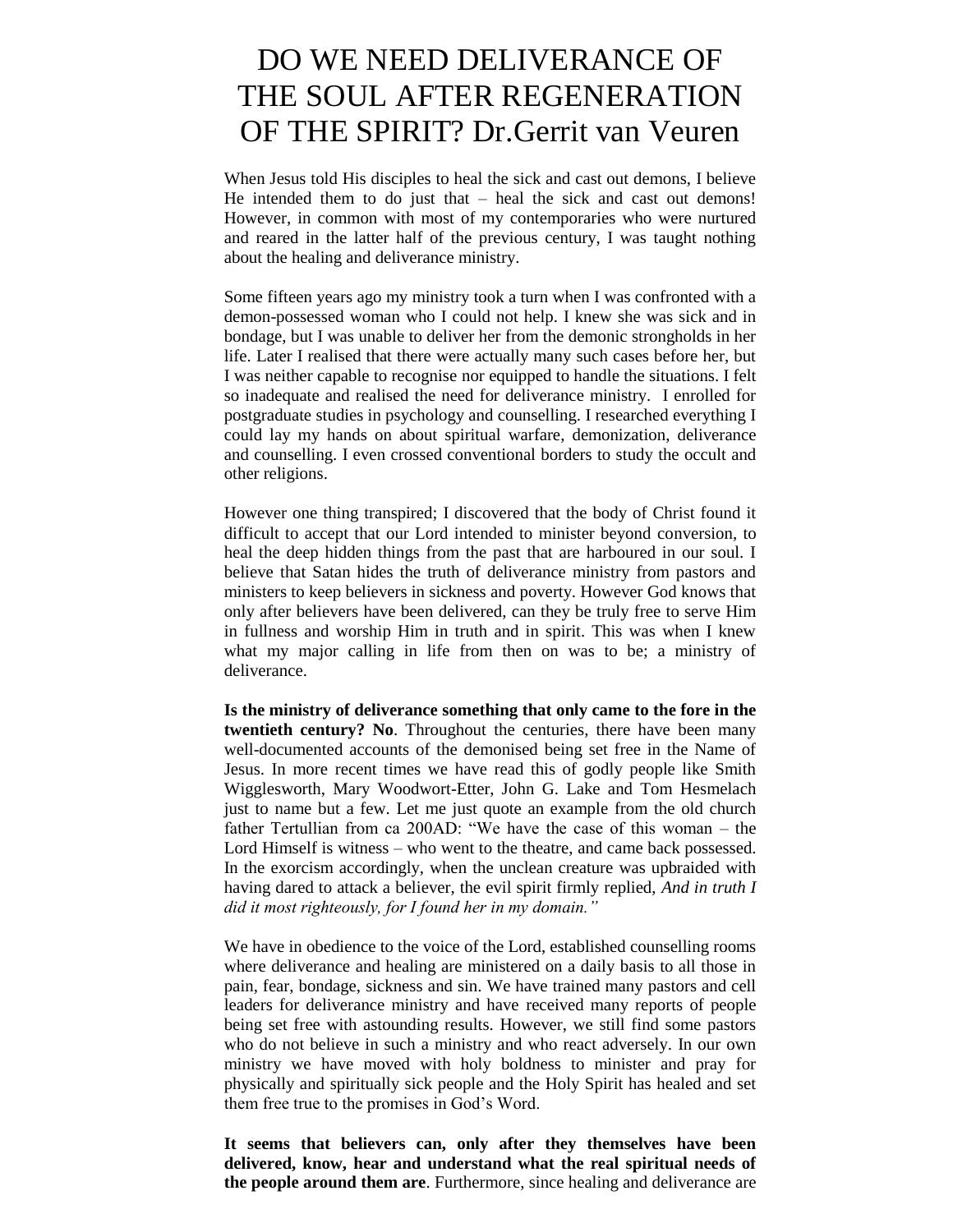done in the Name of Jesus, our total ministry becomes dependent upon the leading, guiding and empowering of the Holy Spirit. What a joy it is in deliverance ministry to be an onlooker as God heals and sets the captive free. Therefore we need to rejoice in the Lord, let there be a fresh meeting in the presence and power of Him and allow Him to do His work of deliverance and inner healing. Our participation in the encounter must primarily be to connect the persons with Jesus Christ and to participate with Him in enabling them to recognize and eliminate the strongholds and bondages in their lives so that they can live the life the Lord has given them in love.

## **This article has thus arisen:**

- From our own personal encounters with evil.
- From our ministry to help set free the captives of Luke 4.
- From the absence in the teaching of professors at seminaries that the evil supernatural does exist.
- From the Biblical perspective of God's salvation history that is set in the context of warfare between the kingdom of light and the kingdom of darkness.
- From the perspective that Jesus called His church to resist the evil forces, not to give them a stronghold, never to compromise with the devil, nor live for ourselves but to live for God, for the lost and for the healing of the bruised among us.
- From the perspective of believers who are in total ignorance of the fact that Jesus has already obtained victory for us. We now only need to accept it in faith in order to reign successfully over the enemy and his forces of darkness. Rom. 5:17.
- From the perspective that we as believers were commissioned by Christ Himself to go out and heal the broken-hearted and set the captives free.
- From a prayer that Jesus Christ will operate through His church, the true believers, and let them: *"Preach the gospel to the poor, proclaim release to the captives, recovery of sight to the blind, heal the broken-hearted, set free those who are downtrodden, proclaim the favourable year of the Lord."* Luke 4:18.

By its very nature, this article might seem a bit controversial, especially to those who haven't had the privilege to either help someone to accept the Lord as Saviour or those who haven't had the privilege to pray for someone who was in bondage and in need of deliverance. Shalom Ministries, where I am the presiding pastor, is committed to power encounter as a valid dimension of evangelism and Christian living. In the same way we are committed to the deliverance ministry as the context of the life of the church and its mission. The past couple of years (1995 - 2017) Shalom Ministries have run more than thirty mission stations internationally and at least eleven locally where the ministry of deliverance forms an integral part of the daily outreach, teaching and preaching of the gospel of our Lord Jesus Christ.

## **THE PROBLEMS AROUND DEMONOLOGY AND DELIVERANCE**

Man's struggle with invisible evil forces forms part of the cultural history of every nation on earth. In biblical times the existence of the devil and evil spirits, which every true believer apparently had to battle against, were acknowledged as a reality. The church had no problem to obey its commission to heal the sick and demonised believers. Later all kinds of superstition and witchcraft occurred that beguiled the believers as well as their spiritual leaders. The thirteenth century was especially typified as the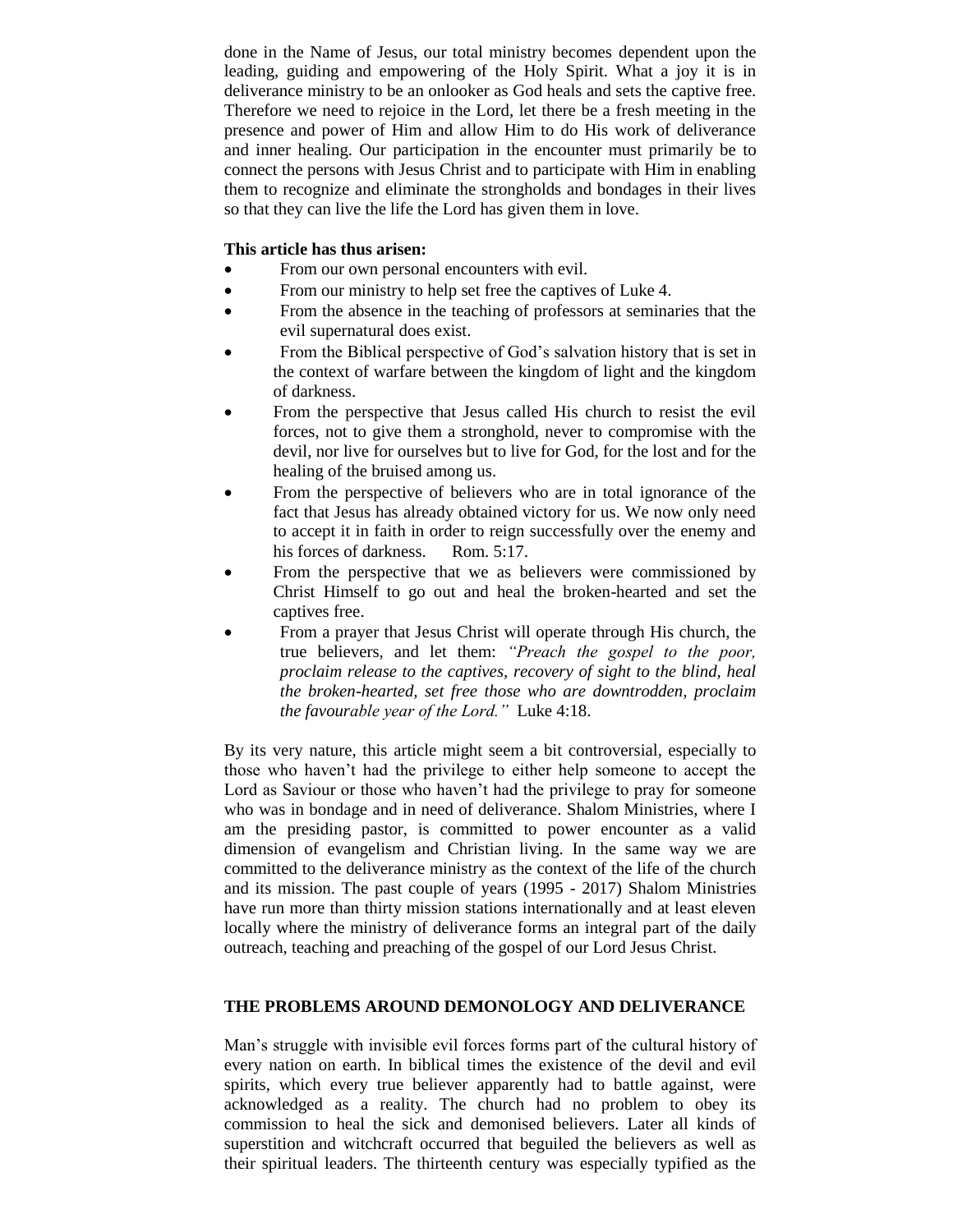**devil period** when witches were burned on stakes and the Pope ecclesiological sanctioned it.

With the era of Enlightenment  $(17<sup>th</sup>$  century), reason triumphed over every form of superstition and some even rejected the belief in evil spirits. Bultmann asked for the demythologisation of the Bible, as men don't need demons and Satan or the evil supernatural for that matter. Bultmann reasoned that the Sadducees did not believe in demons at all so why should the theologians and the church do?

Influenced by the scientific ideal of the  $19<sup>th</sup>$  century, the school of psychology interpreted all faith in God and belief in devils as human projections and man's need for a father figure and his fear for the so-called threatening evil forces.

However in the  $20<sup>th</sup>$  century events have once again led people to start talking more about the devil and evil spirits. The gruesome events that happened during the two world wars were described as demonic. Subsequently modern means of transport made the world a smaller place and the church was also gradually introduced to the occult and was forced to assume a position. With the coming of the post modernistic man, there followed a revival of spiritism and Satanism in our country. Pastors encountered demonization and therefore had to turn to exorcism.

The so-called rational and scientific viewpoint, which dismissed all natural phenomena as medieval and archaic, is in reality not a sign of expanded and more sober thinking. Instead it is a materialistic and mechanistic narrowing of reality. We dare not reject the biblical teaching about Satan and demons just because superstition, wrong ideas and practices surrounded this topic in the past.

No one can speak of Christ and His work of salvation or of man and his struggle against evil and sin, without acknowledging to the devil and his demons. The Bible does not endeavour to prove the existence of Satan and evil spirits but accepts the sinful and hostile reality of these beings without any ado. **The fact is that one cannot believe in the truth of the Bible without acknowledging the existence of the devil and his demons.** The coming of Christ to this world, His work of reconciliation and the message of the Bible would be senseless if there were no Satan and evil forces from which man has to be delivered. The Bible expressly teaches in 1 John 3:8, that Jesus came to break the power of the devil. The Bible teaches that believers are admonished to take a stand against the devil and overcome him through Jesus Christ, our Lord.

## **THE THEOLOGICAL FOUNDATION OF DEMONIC ATTACKS ON BELIEVERS**

According to Isaiah 14, Ezekiel 28 and John 8 it seems that in the life of Satan, there was a time when he left the truth and became evil at heart. He was thrown out of heaven because of his rebellion against God, but we find his abode when Jesus called him in John 12:31, 14:30 and 16:11 the *"ruler of this world."* Ephesian 2:2 call him *"the prince of the power of the air."* That he had big powers as the prince of the air is clearly indicated in Job 1 where he commanded the lightning as well as in Mark 4 when Jesus rebuked the storm as if the elements were at the beck and call of Satan. Even when Satan tempted Jesus in the wilderness he showed Him all the kingdoms of the world and said in Luke 4: *"All this authority I will give You, and their glory;*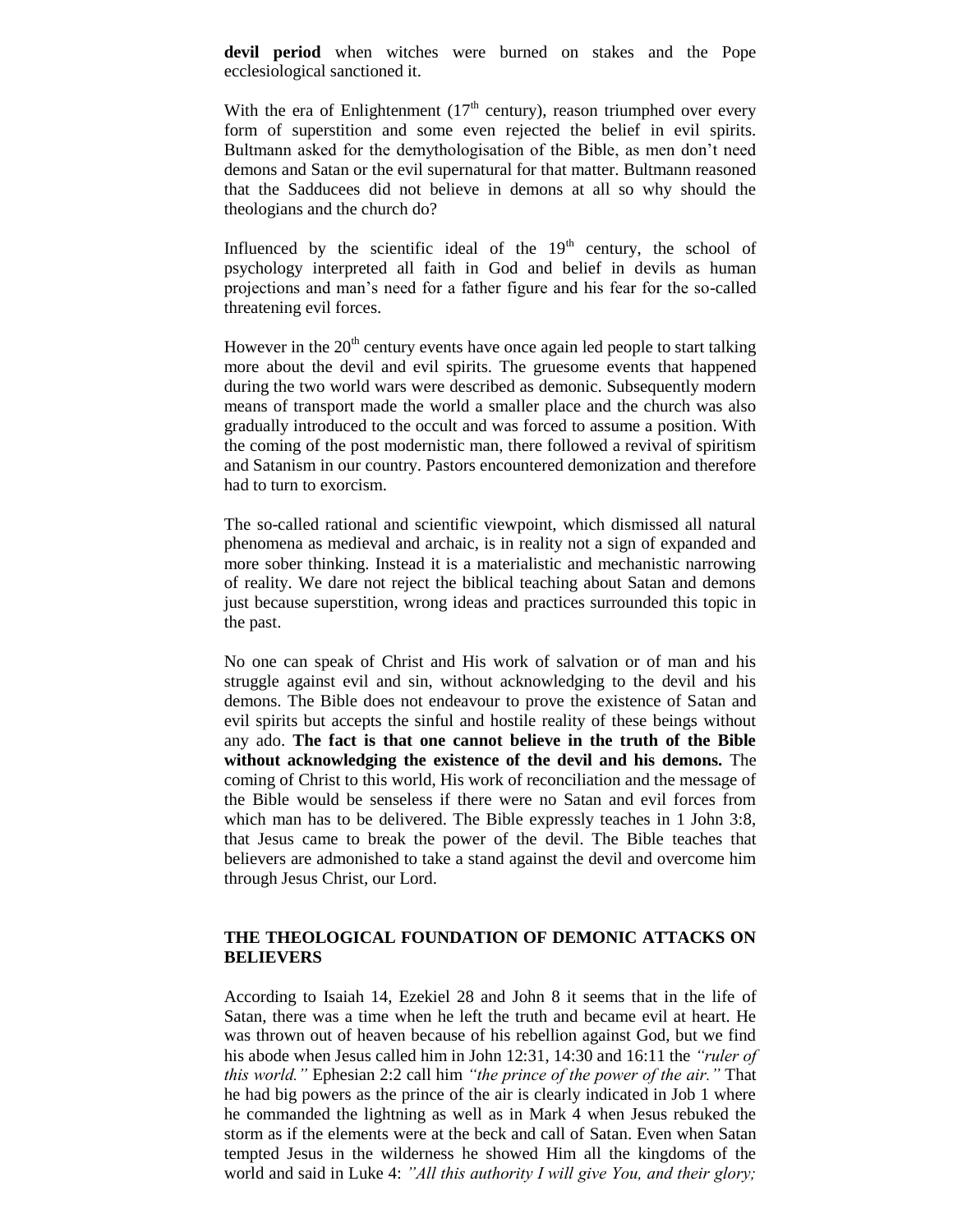*for this has been delivered to me, and I will give it to whomever I wish. Therefore, if You will worship before me, all will be Yours."* 

That Satan is the ruler of this world is confirmed in 1 John 5:19, *"We know that we are of God, and the whole world lies under the sway of the wicked one."*

To really understand the devil and his demonic attacks on believers we only need to look at the very meaning of his different names or references made to him, as this will so aptly define and depict his **totally evil** character.

The Hebrew word for **Satan** literally means *adversary.* Neh. 22:32; 1 Sam. 29:4; Job 1:6-12; Zech. 3:1-2;

Satan is also known as the *tempter, deceiver and seducer*. Matt. 4:10; Acts 5:3; 2 Cor. 11:14; Rev. 12:9.

The Greek word for **devil** literally means *accuser, speaker of evil, destroyer and the verb form means to accuse*. Jesus gives us Satan's job description in John 10:10, *"The thief comes only in order to steal, kill and destroy."*

**Beelzebub** means *god of the flies* and **Belial** means *evildoer.*

**Other** descriptive names for him are: **enemy** - Matt. 13:39; **murderer** of people - John 8:44; the **Evil One** - Matt. 6:13; **prince of the world** - John 12:31; **god of this world** - 2 Cor. 4:4; **the old snake** - Rev. 12:9; **the great dragon** – Rev. 12:9; **the accuser of the brethren** - Rev. 12:10; **one who poses as an angel of the light** - 2 Cor. 11:14; the **father of liars** - John 8:44; **one who appears as a roaring lion** - 1 Pet. 5:8.

The references to **demons** in the Bible are numerous and tell us that they are fallen angels who, together with Satan, **rebelled against God**. These fallen angels are also called demons, evil spirits, unclean spirits and the messengers of Satan. Although there is only one Satan, there must be very large numbers of demons and Satan can therefore attack numerous people simultaneously at different places.

The devil and his demons are also revealed to man in a more direct and more personal way. This takes place when the devil, via his demons, works in such a way in a person's life that this active evil force can be discerned more readily by spirit-filled believers. This is known as **demonising**. This is when Satan controls a person to such an extent that he becomes in fact demonic. This usually takes place when a person identifies himself with the devil or with evil things with the aim of organizing his life accordingly. However it can also take place when Satan's grasp on the person's life results in that person showing psychological deviations and at times insanity, which is a pathological condition of uncontrolled anger, blabbering and foaming around the mouth. This person is mentally deranged because of the presence of demons in his life. The Bible translators refer to this condition as **demon possession**. We like to put two more meanings to it, i.e. **demon oppression** and **demon obsession.**

**People are considered demonised when they have gone so far in the way of sin that they and their works are identified with evil itself**. It is in other words, a very serious state of sin. Not only does such a person sin like any other sinner, but also is sin so prominent in his life that Satan is recognised in him.

#### **The gravity of demon possession can assume varying degrees**.

**At worst** a victim's personality is so overpowered, supplanted and disturbed by demonic forces that a strange person and power is revealed in him. This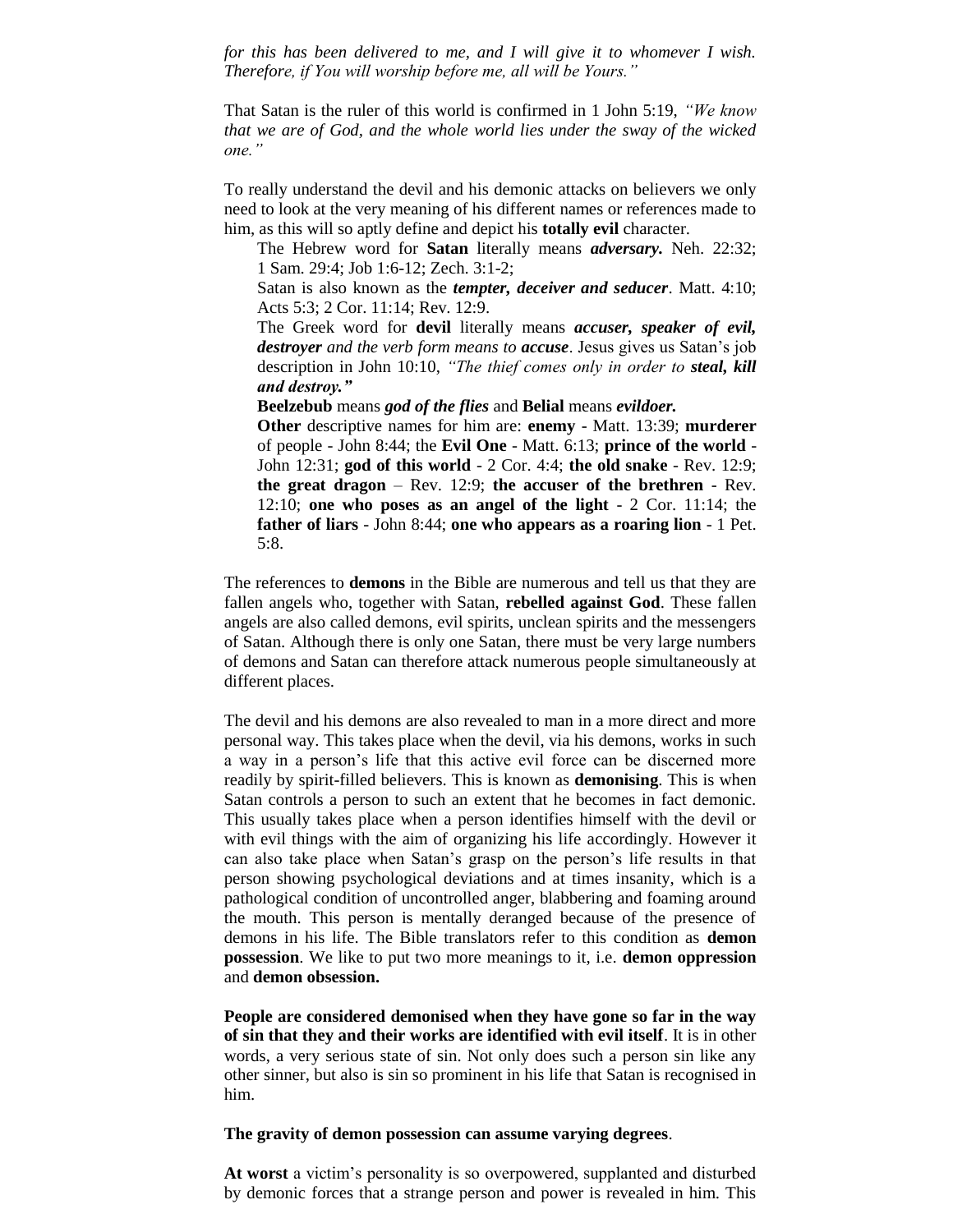person is completely controlled by Satan and the following are examples of his servitude to evil: The victims have irresistible desires to commit immoral deeds, use drugs, exploit the neighbour for their own benefit, yield to any sinful or destructive impulse, make money through any illegal or social damaging ways, etc. We cannot, in fact, equate each of these irresistible urges with a specific demon that has taken up his abode in a person's life. However, it is quite appropriate to speak of a demon of infirmity, a demon of money, a demon of immorality, a demon of addiction, a demon of power, a demon of pride and haughtiness, a demon of destruction, a demon of control and manipulation, etc.

Whether one believes in the devil or not, all these things happen when one identifies himself with evil things and gives them top priority. One may even go so far as to say that the worship of idols, such as those found in primitive societies, is in no way more destructive and more evil than the sin manifesting in more so-called civilised circles.

**However, it can also only be a foothold** that Satan obtained in the victim's life and he is put in bondage and is thus unable to do what he really should do. A believer in bondage will not be able to serve God victoriously. The initial foothold gives Satan a certain amount of control and this person experiences a demonic bondage in his life. Whether we speak about obsession, oppression, possession or bondage, one thing is clear, something in the inner person is wrong for this person acts as if an outer force controls him. If this abnormality is inside a person, then the forces that are causing the problem or trouble **must also be inside the person.**

**How severe or how mild the presence of Satan in believers and unbelievers might be, deliverance in the Name of Jesus Christ will set them free.** The Bible uses the word **healing** for cases in all categories as far as deliverance is concerned. This includes mental and physical healing. Thus we read about healing where the term for demon possession does not occur. Luke 6:18; 13:11-13; Acts 5:16; 10:38. However, we also read of healing in cases where demon possession is mentioned. Matt. 12:22; 15:22; Luke 8:36. Demonising is about a power, a hold, an influence or a bondage, which the devil has in a person's life. Consequently it is to get the evil power out of a person's life that we should understand the notion of **casting out, exorcism or deliverance**.

We need to ask the question: **Can believers really be demonised?**

Many believers are trying their best to walk as children of the light. As they fail to produce the fruit of that light, they too often fall into strife, disillusionment and condemnation, because they are blindsided and driven from deep within by preset strongholds and bondages of the enemy in their lives. That is why Scripture warns believers not to *"Fall into the same condemnation as the devil"* or *"Fall into reproach and the snare of the devil."* 1 Tim. 3:6-7. The Bible also tells us of believers who have *"Turned aside after Satan."* 1 Tim. 5:15.

## **The following symptoms may indicate demonising in the lives of believers:**

**Physical symptoms such as** super natural power – Mark 5:2-4; blindness, deafness and dumbness – Mark 9:17, 25; foaming at the mouth – Mark 9:18; convulsions, gnashing of the teeth, falling and rolling on the ground, etc.

**Psychological symptoms such as** self-infliction of injury – Mark 5:5; suicidal tendencies - Mark 9:22; screaming Mark 1:22; tearing off clothes, supernatural knowledge, split personality – Mark 1:34, etc.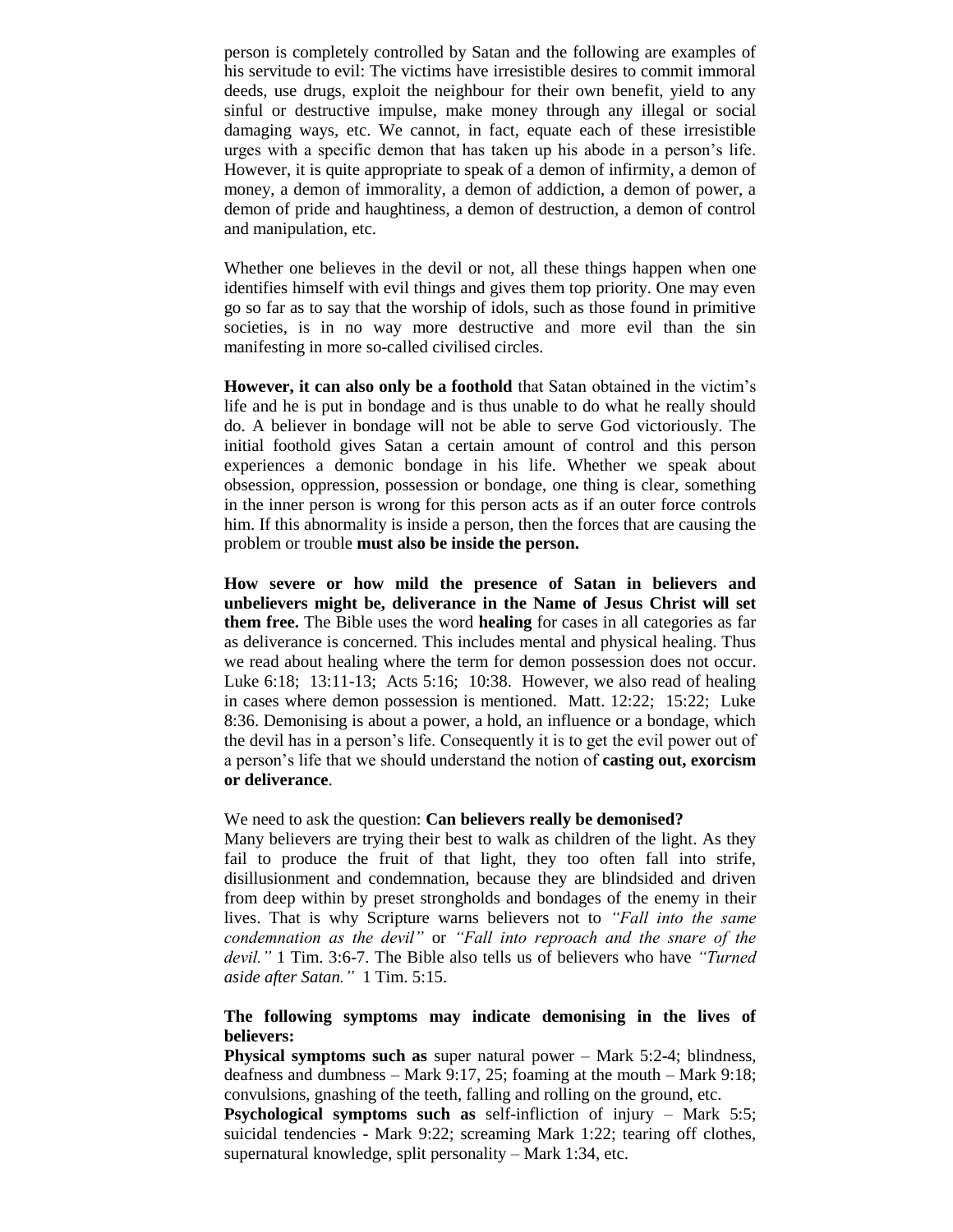**Religious symptoms such as** a victim's voice confessing correctly who Christ is and what His apostles are doing – Mark 3:11; unclean spirits – Luke 4:33; resistance to the Lord and His gospel – Luke 4:34; etc.

**The apostle Peter** wrote to warn believers of the terrible danger they faced as a result of Satan's attacks. He said if they do not learn how to *"Resist him firm in their faith,"* they would be *"Devoured by the devil.*" 1 Pet. 5:8-9. These are strong words.

**The apostle Paul** points out that the following are still found in the lives of some believers: Hatred, jealousy, fear, uncleanness, adultery and similar matters. Eph. 4:31; James 1:19-21; 1 Pet. 2:1, 16. Some might say that these are the works of the flesh and that there is no demonic activity, but that would be biblically incorrect. All anti-God characteristics revealed through the flesh, come from the devil, 1 John 3:8. To try and say that the sinful nature is under the blood of Christ and therefore not accessible to demonic influence is simply not biblically substantiated. Nowhere does the Bible teach that the purification or annihilation of our sinful nature takes place through the blood of Christ. What it does teach is the mortification thereof. We are also admonished to consider this nature as crucified and dead (Rom. 6:11, 7:15-18) and only as far as that happens, does it give **no entrance** for evil. The fact remains that the Bible talks about the believer's struggle with Satan, and against the evil forces. Eph. 6:11-12; Heb. 12:4. The texts cited thus speak of the danger that the devil poses to believers. Luke 22:31; 1 Cor. 10:21-22; 2 Cor. 2:10; 1 Tim. 3:6-7; 2 Tim. 2:25-26; 1 Pet. 5:8.

Many believers have rightly celebrated salvation as a free gift, but have not understood that they have to grow up in it (1 Pet. 2:2; Eph. 3:14-19) nor that they are to work it out with fear and trembling. Phil. 2:12. They have celebrated that by *"One offering He has perfected for all time those who are being sanctified,"* (Heb. 10:14) without understanding sanctification as a process of deliverance.

Many believers have tried to forget what **lies behind** by ignoring the past rather than by letting the Holy Spirit search the innermost parts of their hearts and lead them to **deliverance.** Ps. 139:23-24. They need to allow Jesus to set them free from those deeply ingrained attitudes and ways of their childhood, i.e. a wrong paradigm and let Him give them inner healing. Remember Jesus knew all along that undelivered believers might have a speech that is as smooth as butter while at the same time their hearts are at war. Ps. 55:21.

In the case of unbelievers who have not yet experienced the operation of the Holy Spirit, there can in fact be evil strongholds or bondages in their lives whereby everything they do is demonic or demonically influenced. However, the demonic bondage may only affect a part of their lives. In the same way believers may have bondages in their personalities. However, any form of demonization in the lives of believers is an exception, and is absolutely contrary to the life, which such believers have in Christ. **These believers should not and cannot rest until they are delivered from all demonic bondage and strongholds.**

There is no guarantee that demons cannot enter a person just because he is born again. Our protection against evil onslaughts does not reside in a onetime experience, **but in a living relationship with the Lord**. For this reason believers should always walk in the Spirit, (Gal. 5:15, 25) that is, they should remain in fellowship with God. Those who continue in a loving relationship with God do not have to fear any evil force; they will experience that in Jesus Christ they are more than conquerors.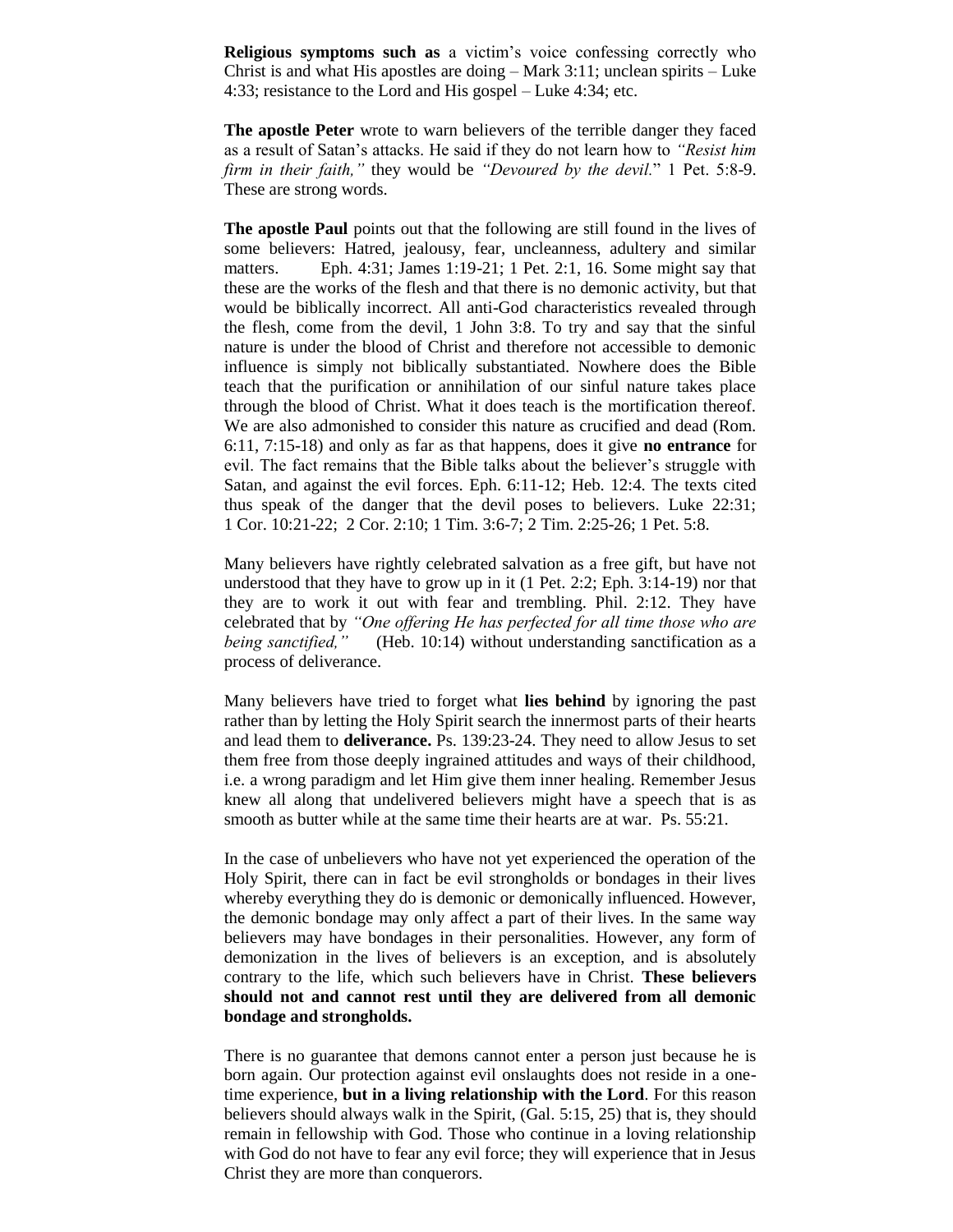## **CONTEXTUALISING DEMONOLOGY AND DELIVERANCE IN THE CHURCH**

God has called us to teach, preach and practice deliverance together with spiritual warfare as a way of life. We are to root our teachings in reverent reflection mainly upon **Scripture but also without** disregarding **church history** and valid **experiences**. Pastors are called not to indulge in dogmatic theology (this was originally written by monks in seclusion without having any contact with the brokenness of the world or the people in spiritual captivity) on the one hand, or in sensationalism (there is a demon behind every bush and in every believer) on the other. Pastors also need to remember that deliverance and spiritual warfare, our fight against the evil supernaturalism, rest in the fact of what Jesus Christ has already obtained for us on the cross at Calvary and in our acceptance of this great truth. Heb. 4. The battle is not ours; it is the Lord's. He is our Deliverer.

However, right here at the beginning of the twenty first century, the church seems to have no idea to what extent the onslaught of the evil supernatural might be on the lives of believers. Covered under the holy shroud of religion, Satan through the New Age Movement has very subtly moved right into our homes, schools, churches and especially the lives of our children through books, films, toys, games, cartoons and school programmes where occult practices are masqueraded as innocent child development programmes. We believe that many of the increasing afflictions that children seem to be suffering from today in the area of hyperactivity and deficient attentiveness may have a root in witchcraft coming through the New Age Movement and its teachings. Witchcraft attacks the mind especially for it is a manipulating spirit and it seeks to manipulate us into compromise and doing what is wrong in the eyes of the Lord. This New Age Movement feasts on millions of people who are desperately searching for spiritual reality and these people don't mind where it comes from as long as it is **real**.

These believers are more often than not sick to death of the dry and empty ritual, the unspeakable hypocrisy and the suffocating legalism that characterizes so many of our churches today. Something deep within them yearns to be filled with the presence of a spirit, and the New Agers are there to fill this void. No wonder David Icke, a twenty first century New Ager, in his book "The Robots' Rebellion" proclaimed in audaciousness that the post modernistic man has no need for any saviours, be it Mohammed, Buddha or Jesus, for man is his own god and needs no help at all. Man can do anything he has put his mind to.

This is the area where Satan is alive and active. He gives these people a demi-god, himself, a counterfeit god, a god more to their own liking and understanding, a god who would just as soon be called The Force, a god who promises them unlimited knowledge, power, and even the ultimate fulfilment of personal divinity. Believers are being flooded with free material from channelers, psychic healers, gurus, astrologers, etc. Soon some become mesmerized by it, leave their faith in Christ and cling to pyramids, crystals, goddess-worship, meditation and guided imagery. Other New Agers are into the political aspects of globalism, saving the environment, expanding human potential, organizing the woman's lib movement and establishing a gay movement in churches or even any combination of the above.

The post modernistic man sees himself as a superior being and looks down upon a first century Bible, let alone archaic church dogma. Nowadays hardly anyone believes in the virgin birth of Jesus, sin and the basic sin-nature of man, Satan, the exclusive deity of Christ, the resurrection of Christ, the second coming of Christ, heaven or hell as a future destination or anything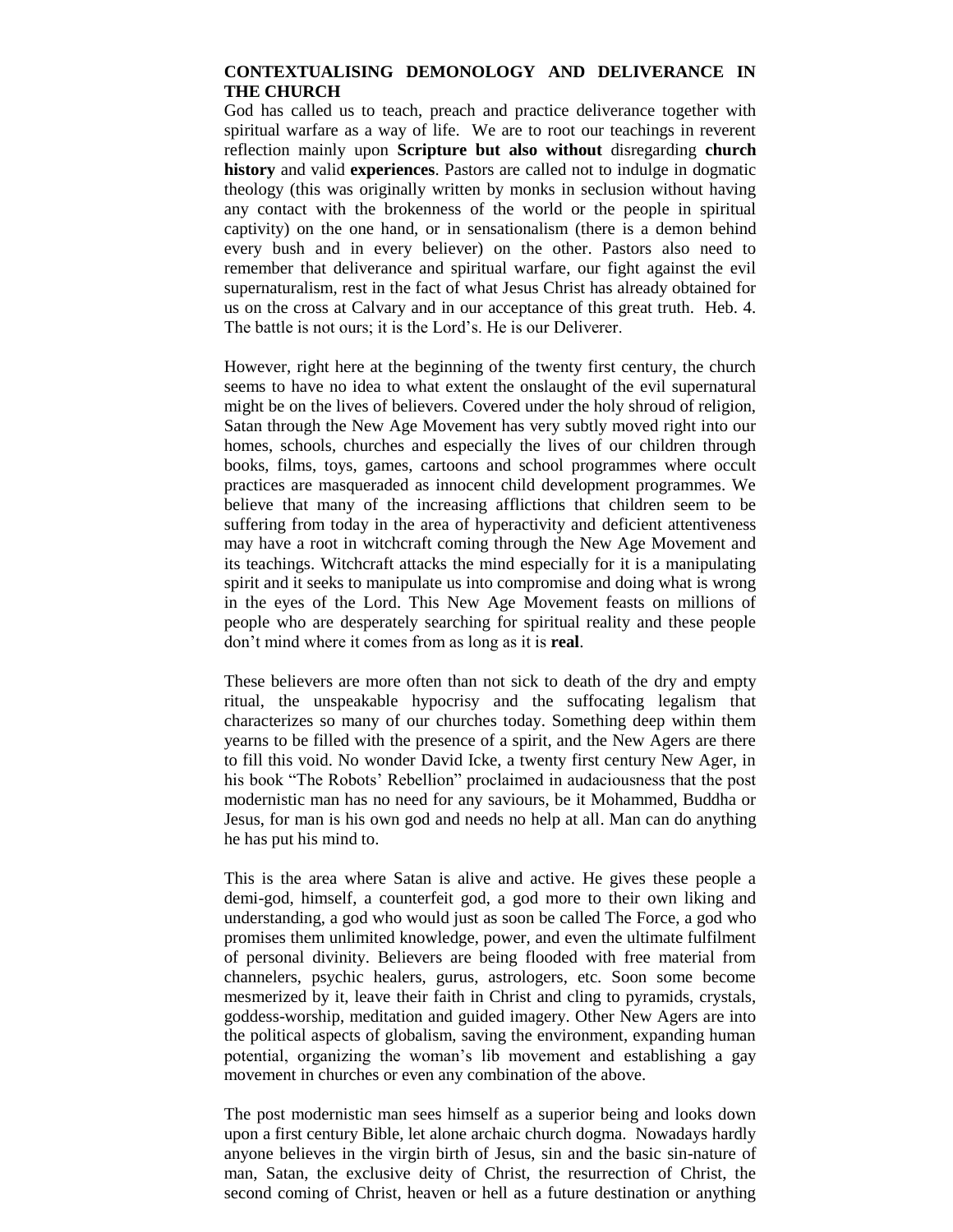that smacks of fundamentalism. These people even call themselves Christians and proclaim that whatever they decide is right for them, is what's right, as long as they don't get narrow minded and exclusive about it. Amongst these are so-called Christian professors at Christian seminaries in our day. They believe in reincarnation, have out-of-body experiences, practice crossing over, experience ESP, etc. The frightening part of all this is that we as true believers know about this and choose to ignore and keep quiet about it. Instead of standing up, some of these true believers even shoot down and come against all those who practice deliverance as a kingdom of God principle. These people are blind to the fact that they are raising a new generation for the kingdom of Satan. Believers need to be delivered and the church needs to take a stand against this issue if we still want to be relevant in our day amongst our communities.

There is an ongoing battle for the possession of the families and friends of believers. Without discernment into the spiritual realm, believers will never grow to maturity or a life of victory and confusion will reign over the pulpits and the churches. Against this, God is raising up a church whose spiritual eyes have been opened and where the spirit of discernment can work. This true church is becoming aware of the manoeuvres, manipulations, bondages and deceptions that occur in the spirit world, which come from the kingdom of darkness and affect the lives of millions of believers.

Everything we read in the New Testament about the devil and demons has to be understood in the context of Christ's dominion over all evil forces. The devil and his evil forces already reign over sinful humanity. 1 John 5:19. Those believers and churches that do not believe in Satan and his evil forces are no threat to him. Encountering Christ and His true believers are however another cup of tea to him. We see how Satan, through the Jewish and Roman authorities, resisted Christ's and the first disciples' healing and deliverance ministry. They were also challenged in Scripture by numerous demoniacs and eventually Christ was crucified on the cross although this did not imply defeat, but victory. This victory was not for Himself but for every believer. It is we as true believers who can become more than conquerors in Christ. The church is revealed in Scripture not only as the people of God and the body of Christ, but also as part of God's warrior kingdom in an ongoing conflict with eternal evil (the flesh), social evil (the world), and supernatural evil (the evil spirit world). We will later call this a multidimensional sin war.

In this process, Jesus exposed Satan, made a spectacle of Him as the enemy of his own Creator and Sustainer. Thereby the eternal judgement of the devil and his demons were sealed. Col. 2:13-15. However, we as believers also know the last chapters of the Bible tell us that the devil and his demons together with all ungodly people will be cast into perdition and hell. This will mean the end of the devil and his demons.

Paul gave a pearl of counsel and wisdom for us in 2 Timothy 2:22, *"Flee also youthful lusts; but pursue righteousness, faith, love, peace with those who call on the Lord out of a pure heart."* 

Purity of heart is a major protection against the New Age Movement and its witchcraft. When our hearts are pure, God will ensure that we are not lead into deception. However, the anointing of the Holy Spirit breaks the yoke of witchcraft attacks and Jeremiah 30:8 becomes a living reality; *"For it shall come to pass in that day, says the Lord of hosts, that I will break his yoke from your neck and will burst your bonds."* True believers experience this reality by taking command in the Name of Jesus and deliver any such victim from the evil spirit of witchcraft.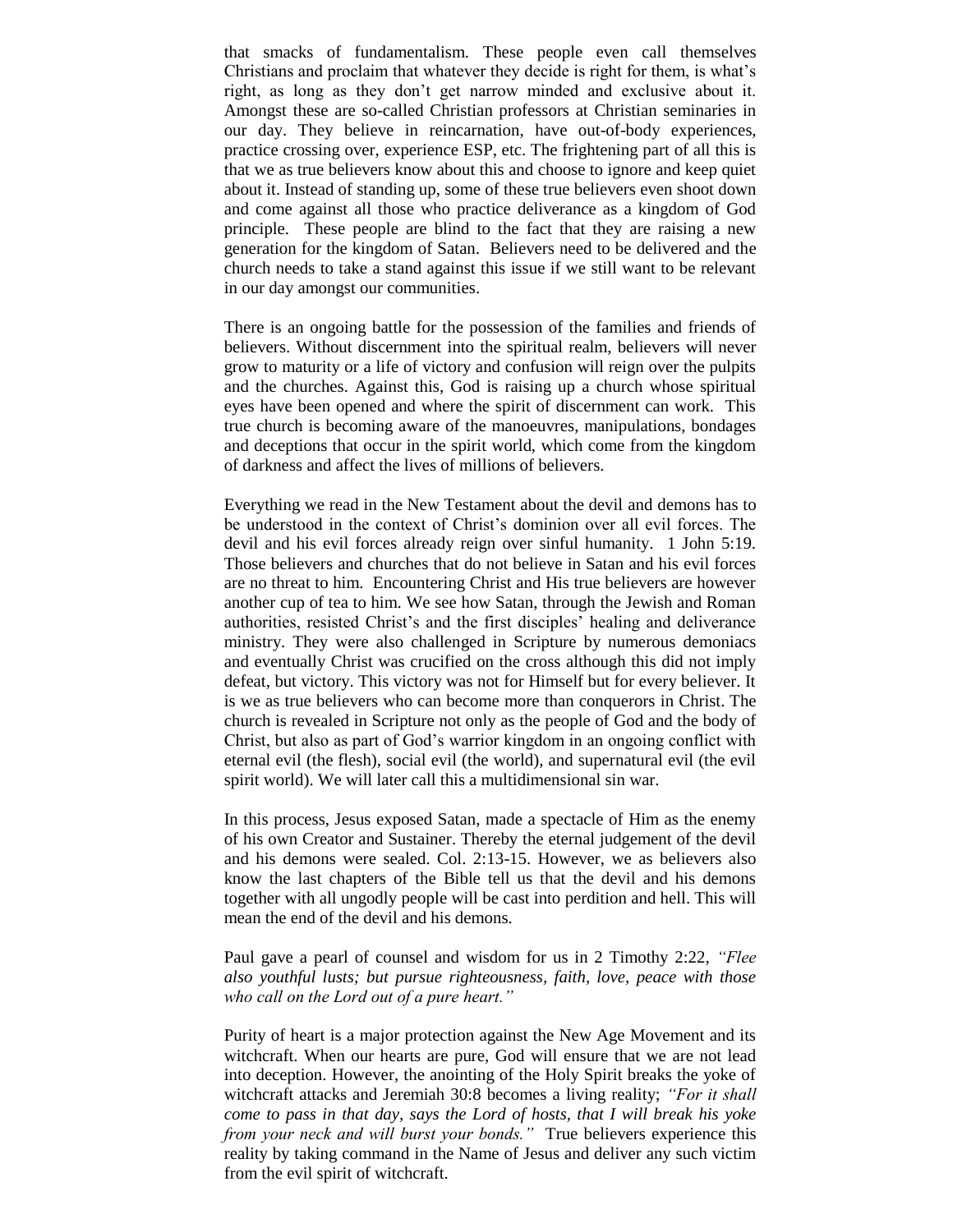The casting out of demons and the breaking of demonic strongholds and bondages, are clearly described in the Bible. On occasion when a demon left a victim, he screamed through the person, made him convulse and caused him to fall to the ground as if dead. Mark 9:26. However it can also happen that demons leave a victim without any visible or audible manifestations. After he is delivered the victim is free and is as normal as anybody else. Matt. 9:32-33; Luke 8:35.

#### **Jesus Christ has given authority and power to His disciples and to believers to drive out demons.**

Besides proclaiming the gospel and healing the sick, they also had to cast out demons, i.e. deliver the people who were in bondage. This took place from the time of the apostles throughout the history of the church until today. The direction of the Holy Spirit and the command of Jesus Himself has never been cancelled or changed. In the words of Mark 16:17, *"And these signs will follow those who believe: In My Name they will cast out demons, they will…"* And then we read in verse 20, *"And they went out and preached everywhere, the Lord working with them and confirming the Word through the accompanying signs."*

We need to answer the following question: "Can demonization be healed by scientific means, i.e. **can demons be exorcised by means of psychiatric treatment?** The answer is simple: No means of scientific healing can expel demons. The patient needs Christian counselling and deliverance. With the assistance of a Christian counsellor, he will be helped in the identification of the sins or events (such as rape or molestation), which may possibly have led him to be demonised. He will also be helped to recognise the fact that he is plagued by demons and has to be delivered from them. During his counselling session, he will then be encouraged to confess and break free from these sins, learn to resist the devil, forgive those who have harmed him and vice versa, and yield to Christ as his Lord and Saviour. Only now will he be free.

True deliverance can only follow the exorcism of demons when a person dedicates himself to the Lord and when the Holy Spirit controls this person's entire life. **Our lifestyle of freedom in Christ proclaims the fact of our true deliverance.** Only then do we see the promise of John 8:36 come into operation: *"Therefore if the Son makes you free, you shall be free indeed."*

#### **IS AN EMPIRICAL APPROACH REALLY NECESSARY?**

This article was never written to be a theological treatise, but rather to be a practical guide on the ministry of deliverance. Although I am a trained theologian, I did not learn the work I am doing in any one of the several theological seminaries I attended. This is also not to be understood as the last word on the subject matter. What follows is a series of systematic teachings stemming from cases I had to handle together with my own studies on deliverance ministry and the lives of pastors who were involved with it, men like Tienie Cronje, Ed Murphy, Win Worley, Ed Silvoso and others. They, through their fruitful ministry, have inspired me to write a handbook on this matter. I recorded all the cases I handled in the past ten years (more than 20 000) with conclusions and deductions drawn from Scripture and experience. That is why I call this ministry Word Therapy in that it means it is the power of God's Word through the Holy Spirit that delivers, sets free and gives inner healing.

My own initial experience in the church was that of fear whenever something out of the ordinary happened or when demons manifested. I never met a believer who knew his birthright as a child of God and who could take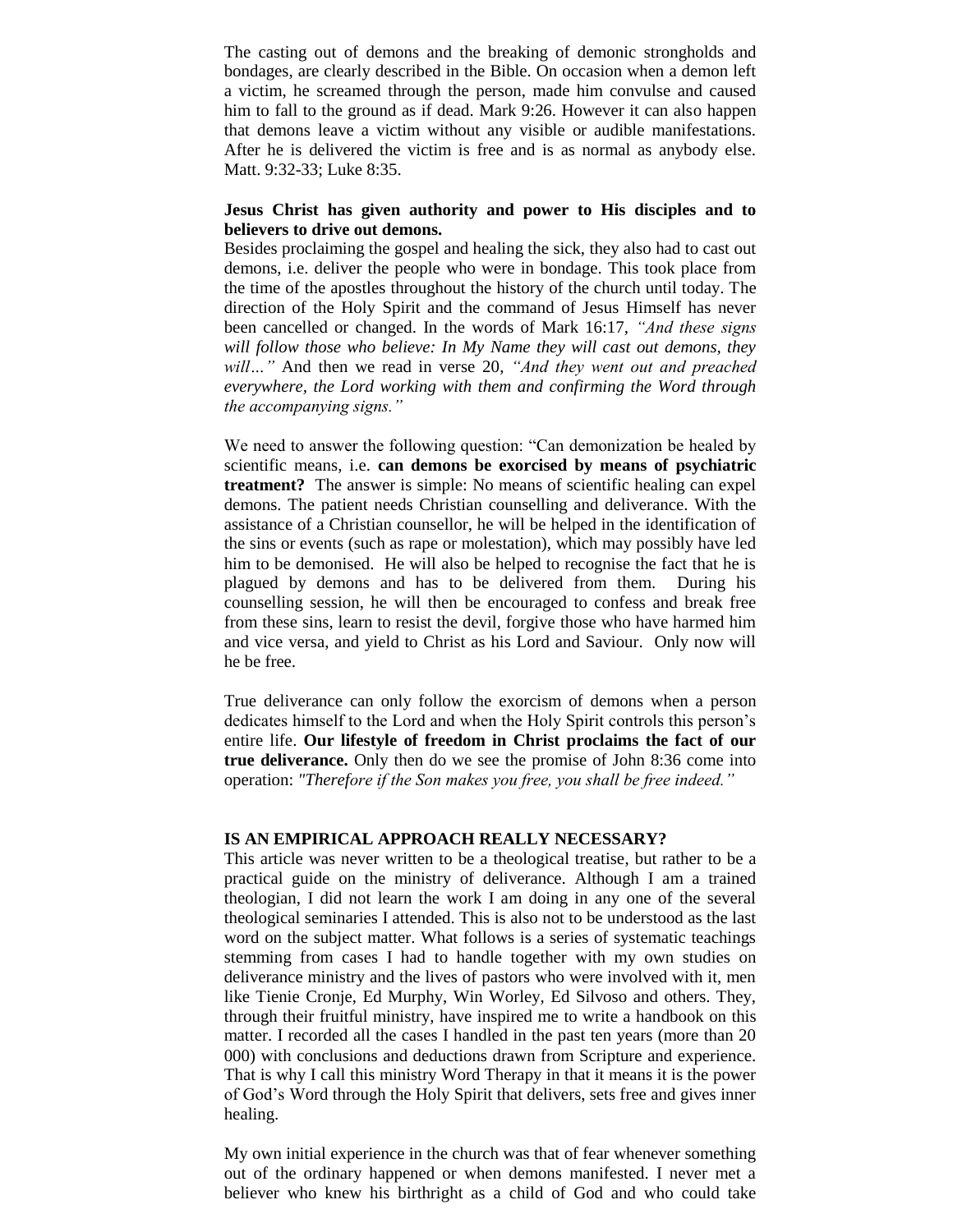offensive action against the enemy. Before rejecting the material as too controversial, try it and prove it as I have. Search the Scriptures, and then launch out in faith and God Himself will prove His Word.

**When Scripture is conformed to experience, we have reality in action.** All the precious theological and legalistic theories are worthless if they do not work in practice. Those who so feverishly oppose deliverance ministry, ignore the influence of the evil supernatural forces, and thereby teach mere speculation and unbelief. One thing the reader must realise is that the whole focus is on the **Deliverer,** the Lord Jesus Christ Himself. He alone is worthy to receive honour, glory and praise. I myself made it a life principle when we thank the Lord for the deliverance He has just brought to a believer, never to close in prayer **without** giving Him all the honour and glory: *"Lord, this is not the work of man, but this is the work of Your Holy Spirit."*

Recently my son phoned me to report back on a case that he asked my advice on some time ago. She was a young woman who was diabetic and suffered from low blood pressure. He was ecstatic and just kept on repeating: "Praise the Lord, glory to God." When he first asked my advice about how to counsel this lady, I told him that I sense there were bloodline curses present and that he must minister unto her in that area. He did so and prayed for deliverance. His call on that Monday was to tell me that she had just received the results of her blood tests etc. and that the doctor gave her a clean bill of health. She also witnessed that her energy levels were normal, that she felt on top of the world and that she was totally healed. What a testimony! Remember, he never prayed for her healing but only broke the bloodline curses in her life. That testimony is a fine definition and example of deliverance and healing.

The Scripture-versus-experience issue is unfortunate, unbiblical and illogical. Never in Scripture are the two held to be mutually exclusive. They are always seen as the two sides of the same coin. God's written revelation is the Bible. That written revelation is not given in an abstract form, however. It is given in a historical form as God makes Himself known to His people and to the world in the context of human experience. **God must first be experienced before He can be understood**.

That is why regeneration and exorcism precedes the baptism of the Spirit, the baptism of the believer, the fruit of the Spirit and servant hood. We need to realize that **God's truth is not primarily discovered by the human**  intellect, the cognitive, then we would have un-born-again, unsaved assembly members. However, God's truth is discovered, **by the human heart as revealed to our spirit by the Holy Spirit**, which means regeneration of the spirit and this refers to a definite experience with the Holy Spirit. Thus if we had to make the choice of being taught by a brilliant, highly trained, but unsaved theologian, or a semi-literate but Spirit-filled believer, we would probably choose the believer. **While he may not be able to define or explain God theologically, he will be able to lead us to God experientially. And that is the gospel of Jesus Christ in its fullest meaning.**

**Therefore, correct biblical interpretation is that interpretation which is most consistent with experience.** Theology, which is contradicted by experience, or at the least is brought into question, is theology that needs to be re-examined. To declare that theology must be maintained even if it is challenged by on-going experience is legalism, pharisaism, dogmatism and evidence of subtle arrogance. **To continue with theology that hurts already hurting people is sin.**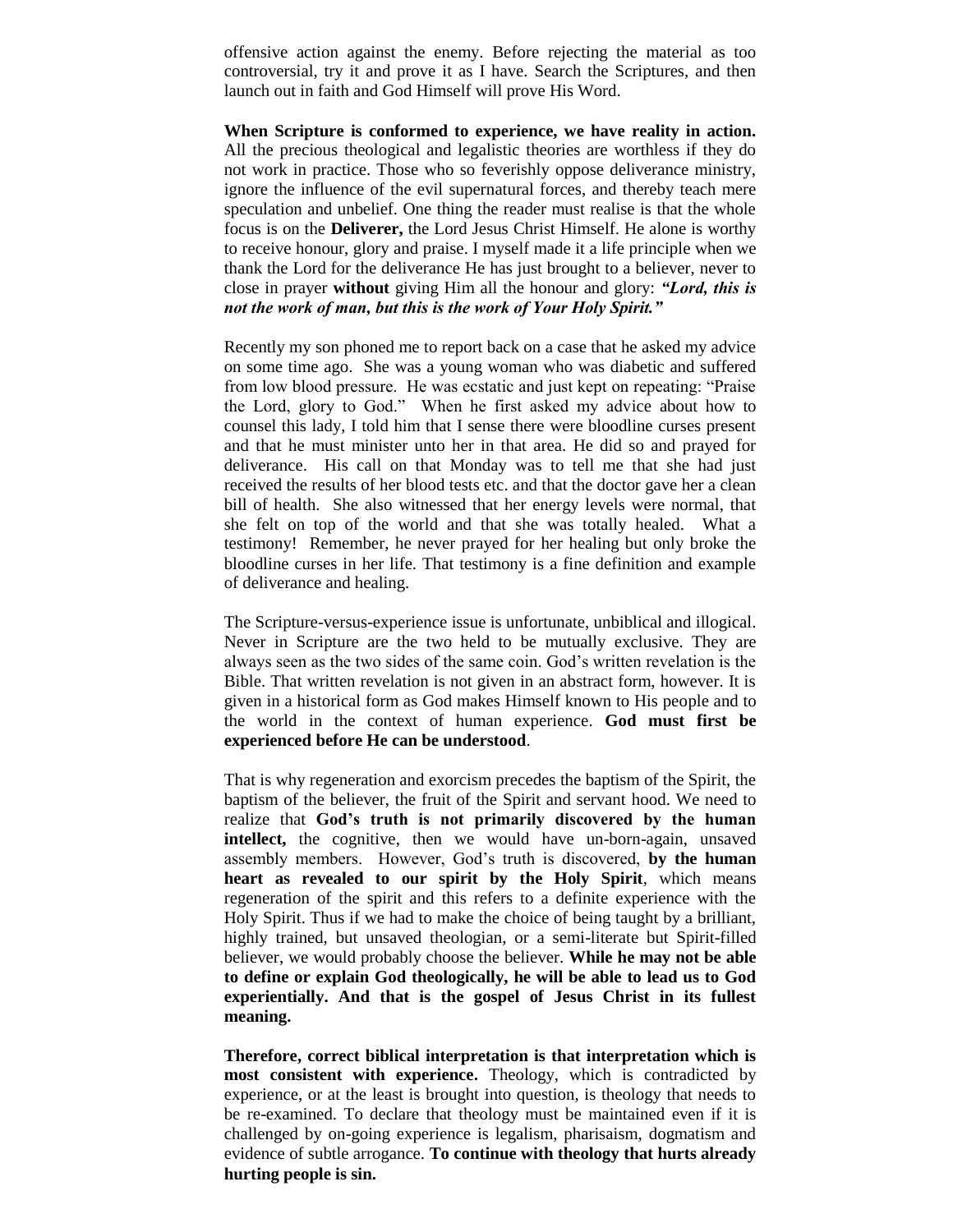We cannot sacrifice people on the altar of theological presuppositions. We must never be afraid to test our experiences against Scripture for if our experiences are valid, we will find that Scripture supports it much more than we can ever imagine. Scripture will also cause us to restate our experiences and not to go to extremes. The result will be a newly formulated theology more consistent with both Scripture and experience, which will glorify God and extend His kingdom. We thus practice deliverance on believers and nonbelievers who are demon possessed, demon oppressed, demonised, with demonic strongholds and who are in bondage.

One thing is absolutely certain: Our theology of the spirit world must fit and address the reality of contemporary human anguish. Particularly for us in South Africa, where materialism is the religion of many, and where occultism, Satanism and the New Age Movement flourish, demonology without deliverance is out. With a high crime rate, AIDS, sexual abuse, sexual perversion, child abuse and satanic ritual abuse of children no longer a secret, but almost a national epidemic, status quo counselling without deliverance will no longer do.

**Demons flow wherever you find abuse and unrighteousness. This includes any occult practices, Satanism, spiritism, magic, sorcery, witchcraft, immorality, child and woman abuse, the New Age Movement as well as all other anti-Christian movements and beliefs.** The church will find it difficult to bring salvation and healing to the survivors of such evil if it maintains its present status quo, unworkable theology on demonology. This is true for both salvation and sanctification. South African theologians also need to remember that Hinduism and Islam are still the most powerful competitors of Christianity in our country, with the traditional African religions close behind. Demonic activity is rampant in all three of the abovementioned religions.

Lest I should be accused of a lack of balance in my overall approach to the Christian ministry, let me state clearly that deliverance is only one phase of the message of the gospel and that is why I spent so much time on rebirth in my teachings. The wonderful thing is that after believers have been delivered, they all attend our classes on spiritual growth, receive training as cell leaders, move into leadership and become involved in healing and deliverance ministry.

For these true believers in the deliverance ministry, Hosea 4:6 can never be true, *"My people are destroyed for lack of knowledge."*

True believers not only come into **existence** through our Lord Jesus Christ and His gospel, but they **exist** and **act** in relation to God, because all their **actions are performed in the Name of Jesus Christ.** According to Colossians 3:17, we call this a Christian lifestyle!

A religion gives expression to its belief and experiences in the form of certain inherited traditions, customs, liturgical systems, cultic actions, specific organization, form of government, etc.

When we consider the **Christian faith**, however, then all its forms of religious expression should flow from Christ, His gospel and the power of His blood. Everything must always be done in His Name, for He Himself wants to do it through His people by the power of His Holy Spirit. Here we refer to things like worship, expressions of praise, intercession by prayer, the exercise of the sacraments, ministries of healing and deliverance, etc. Nothing the Christian church and true believers think, experience or how they act, should take place outside Christ Jesus. To know Him and His gospel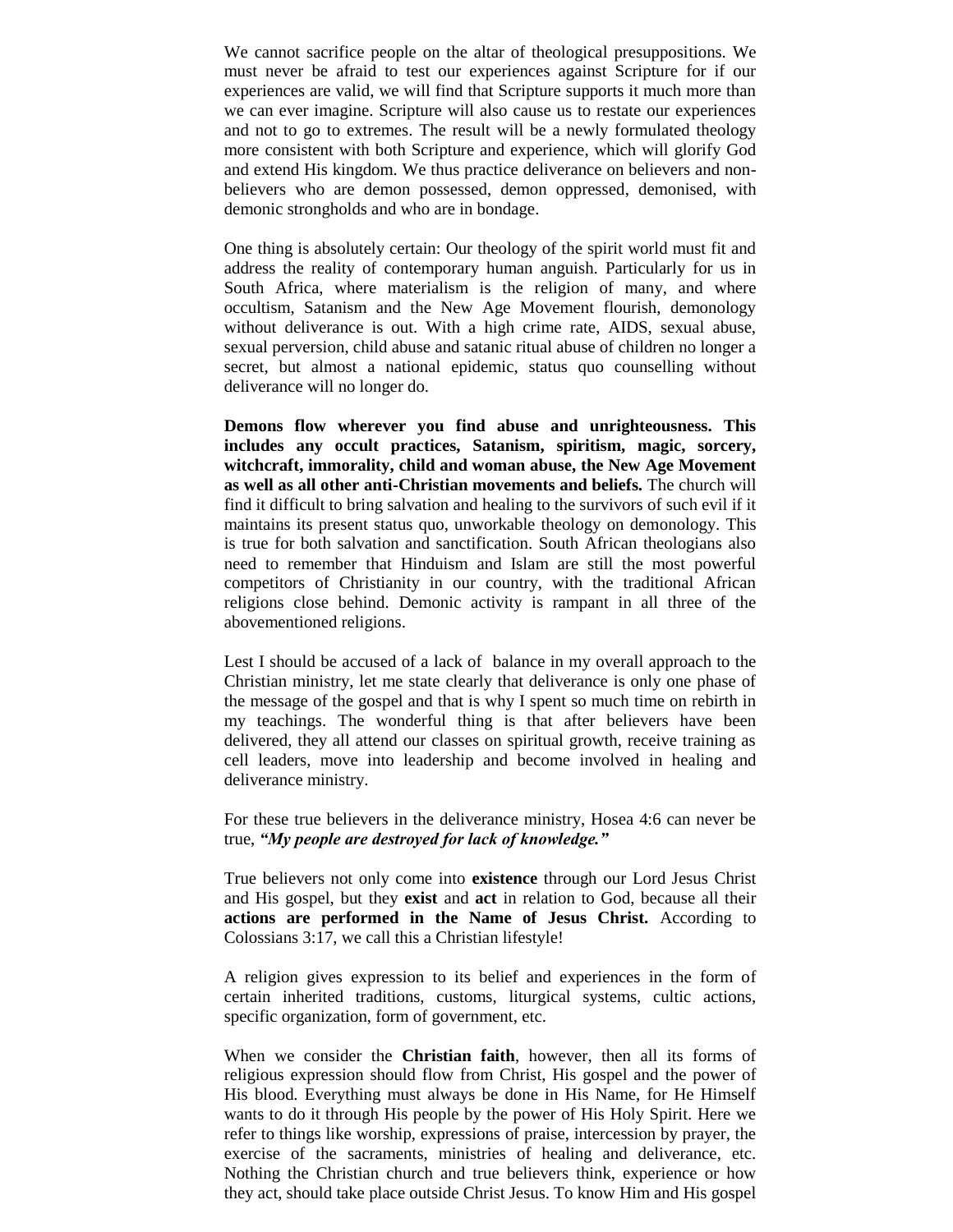and to experience the support of the Holy Spirit enable believers to function in the Name of Jesus. **Deliverance can therefore only be done in the Name of Jesus Christ the Son of God.** 

1985 was our tenth year in full-time ministry. All was well – the family, the congregation and with my ambition to get to the top. I had just received my MTh and was registered for my PhD. Then I met Ed Murphy, one of the spiritual fathers of our time.

- His lecturing on Spiritual Warfare totally changed my way of thinking. No professor had ever taught me anything about the victorious life of believers in the "dispensation of the church". Nobody ever told me that Jesus died for more than only our sins. All of us have accepted the above fact. But what about the important fact that Christ also died to be Lord of our lives? What about the fact that Christ died so that we can rule over all these negative circumstances we experience daily? What about the fact that the kingdom of God is now within us? Luke 17:21.
- Dr. Murphy used various scriptures to encourage and exhort us as believers to let the Holy Spirit change us in order to bear fruit and reign over circumstances in this life. Believers need to take responsibility for their choices as well as their spiritual and emotional growth to maturity. The Bible supported Dr. Murphy on this.

Gal. 2:20, *"So that it is no longer I that live, but Christ who lives in me." This life that I live now, I live by faith in the Son of God, who loved me and gave His life for me."*

John 12:24, *"I am telling you the truth: a grain of wheat remains no more than a single grain unless it is dropped into the ground and dies. If it does die, then it produces many grains.'*

Phil. 2:12, *"Keep on working with fear and trembling to complete your salvation, because God is always at work in you to make you willing and able to obey His own purpose."*

Rev. 22:11, *"Whoever is evil must go on doing evil, and whoever is filthy must go on being filthy; whoever is good must go on being good, and whoever is holy must go on being holy."*

The first thing necessary to obtain just that is to get rid of all our negative thoughts and preconceived theological mindsets.

Yes, when we are born again, we receive the fullness of the everlasting life, but it is the believers' mission to maintain a victorious lifestyle here on earth. Therefore it is very important to understand the functioning of man's mind and to know that we are spirit, soul and body. It is also necessary to understand the way in which the enemy attacks our spirit, soul and body.

Only then can we really understand the depth of Eph. 6:12, *"For we are not fighting against human beings but against the wicked spiritual forces in the heavenly world, the rulers, authorities and cosmic powers of this dark age."* The Lord of our lives had no intension that we should perish at the hands of the enemy or that he would eventually control us through strongholds in our lives. No, we are called to maintain a victorious lifestyle.

 **Who is this enemy and what is his strategy?** His name is Satan, the evil one and the father of all liars and lies, our adversary. His strategy is more complicated. He is afraid that should the Gospel of Jesus Christ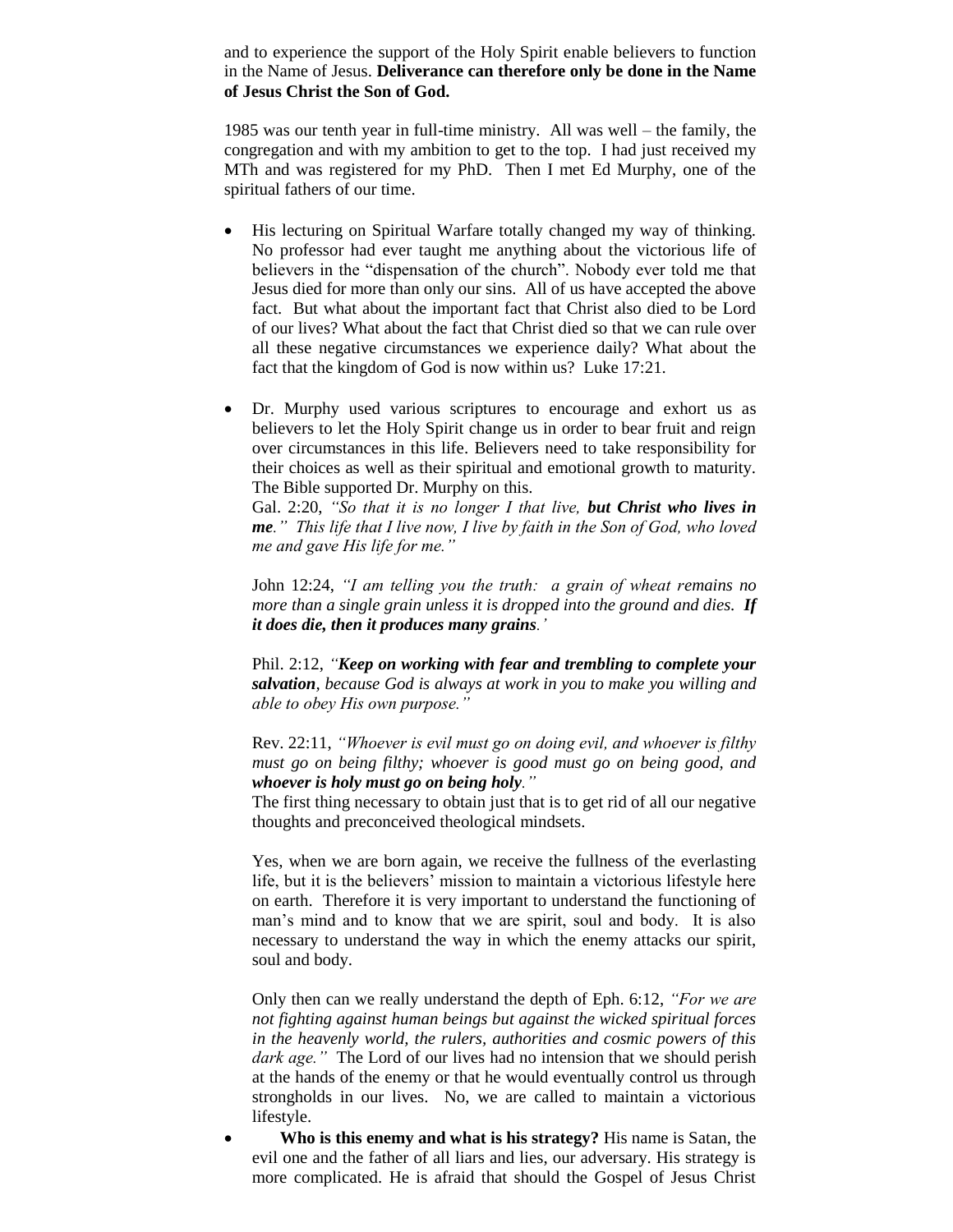triumph, his temples and altars will be swept away, therefore he summoned his forces to destroy Christianity.

**Initially the fires of persecution were kindled**. Christians were stripped of their possessions and were driven from their homes. They endured affliction, cruel mocking, scourging and imprisonment. Christians were falsely accused of the most dreadful crimes and declared to be the cause of great calamities, famine, pestilence and earthquakes. They were condemned as rebels against the Roman Empire, as foes of religion and pests of society. Great numbers were thrown to wild beasts or burned alive in amphitheatres. Some were crucified; others were covered with the skin of wild animals and thrust into the arena to be torn apart by dogs. They were hunted like beasts of prey. Great numbers of believers sealed their testimonies with their blood. These persecutions continue with ranging fury for centuries.

Heb. 11:35-38, *"Others were tortured, not accepting deliverance, that they might obtain a better resurrection. Still others had trials of mocking and scourging, yes, and of chains and imprisonment. They were stoned, they were sawn in two, were tempted, were slain with the sword. They wandered about in sheepskins and goatskins, being destitute, afflicted, tormented, of whom the world was not worthy."*

But under the fiercest prosecution these witnesses of Jesus kept their faith unsullied. They definitely heard the voice coming from Revelation 2:10, *"Be faithful until death, and I will give you the crown of life."* 

In vain were Satan's efforts to destroy the church of Christ by violence. These Christians fought the good fight and they are definitely going to receive the crown of glory when Christ comes back in glory.

**Then Satan changed his strategy** from a roaring lion to an angel of the light, by planting his banner in the Christian church. If the followers of Christ could be deceived and led to displease God, then their strength, fortitude and firmness would fail and they would fall an easy prey. Our adversary now endeavoured to gain by artifice a foothold in the lives of believers, that what he had previously failed to secure by force.

Persecution ceased and was substituted with the dangerous allurements of temporal prosperity and worldly honour. Idolaters were led to receive a part of the Christian faith, while they rejected other essential truths. They professed to accept Jesus Christ as the Son of God, but they had no conviction of sin, felt no need for repentance or saw no reason for a change of heart. Instead of holding fast unto their faith in Christ, they became compromisers who daily fell for the temptations coming from the world. Under a cloak of pretended Christianity Satan was very subtly initiating himself into the church to corrupt their faith and turn their minds from the Word of truth. Most Christians consented to lower their standards and before long we had the evil of syncretism. People could still cling to their idolatry or the lusts of the flesh, or their confounded traditions even after their conversion. As the followers of Jesus Christ united with idolaters, the Christian religion became corrupted and believers lost their purity and power. Even Jesus had Judas Iscariot who did not walk in the light, but he indulged in sin by yielding to the temptations of Satan. He chose to submit his mind to the control and power of darkness and so betrayed his Master.

**Thus as long as persecution continued, the church remained comparatively pure.** But as it ceased, fleshly converts were added and the way was opened for Satan to obtain a foothold in the church. Even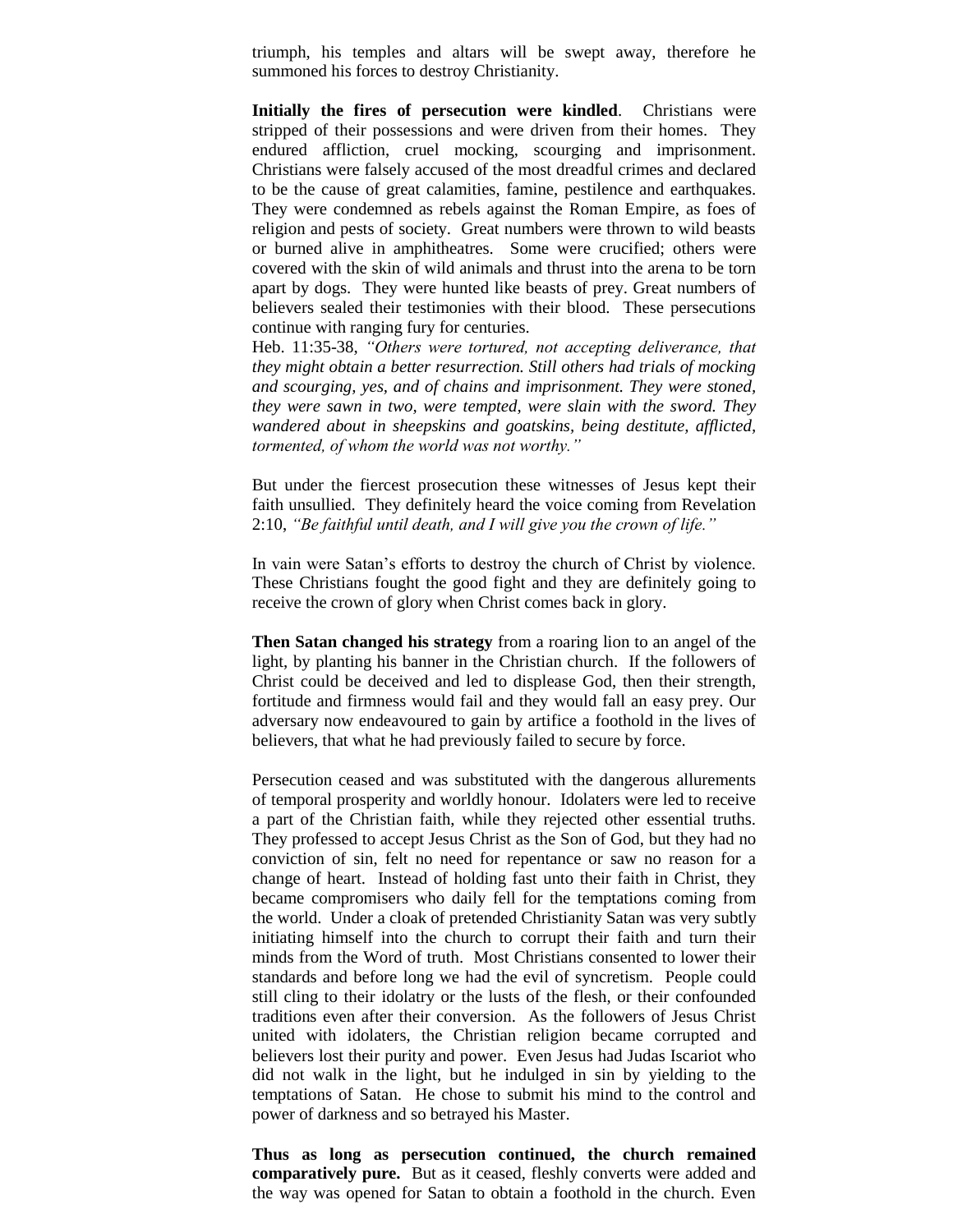today we encounter those in the church who profess godliness while they are secretly cherishing iniquity, thus opening up to Satan to obtain a foothold in their lives.

 During the recent revival in China, one of the pastors was asked to what he contributed the unbelievable workings of the Holy Spirit. His answer came as a surprise: "I thank God for the communist party. They deported all the missionaries and confiscated all the church buildings. After the missionaries left, we had to teach the believers that they personally had to submit to a living relationship with Jesus, had to absolutely trust God and that they are the temple of the Holy Spirit. This good news fired up a national revival to the glory of God."

## **THE BIBLE IS THE WORD OF THE LORD AND THE WORD IS OUR FOUNDATION AND POINT OF DEPARTURE**

Through the Word, we discover Jesus,

Through the Word, we learn the Lord's plan for our lives, Through the Word, our spirit, soul and body are built up and kept healthy, Through the Word, our family and congregation are built up,

Through the Word, we grow in the knowledge of Jesus,

Through the Word, we grow in our relationship with Jesus;

Through the Word, we learn the will of our Father for His Body.

**Believers are inextricably linked to the Word.** The *ekklesia,* the church, the body of Christ, is based upon the truths of the Word.

## **JESUS DIED UPON THE CROSS SO THAT WE CAN:**

Now get into the right relationship with the Lord; Now be delivered and live in freedom; Now live under God's grace and in victory; Now experience a life in abundance.

# **PEOPLE EASILY SAY: "BUT NOBODY REALLY HAS PROBLEMS"**

Did you know that according to statistics?

Nearly 25% of those reading this article are mentally deranged? In 2002 thirty thousand marriages dissolved in the R.S.A., which permanently influenced forty nine thousand children?

In 2002 nearly 50% of all believers in the R.S.A. were divorced? In 2002 more than 300 000 abortions were legally carried out in the R.S.A. We are more than naïve to think that only non-believers were involved.

In 2002 more than 22 000 people were murdered in the R.S.A. Bruce Wilkinson in his book "Fruit of the Vine" claims that 95% of all believers' bears little or no fruit at all? This speaks of believers who are totally uncommitted.

# **THE MAIN CAUSE OF ILLNESS IS NOT WHAT WE THINK!**

It is a known fact that 20% of all illnesses are physiological in origin. However, not so known is the fact that 80% of all illnesses are psychosomatic in origin where 90% of these are caused by problems in relationships.

We can only understand illness if we understand sin. **Sin has a progressive nature and the evident aim of sin is destruction. Sin also breeds sin.** Sin however does not only come to fruition in sinful deeds, but also finds expression in the shape of harmful mental and physical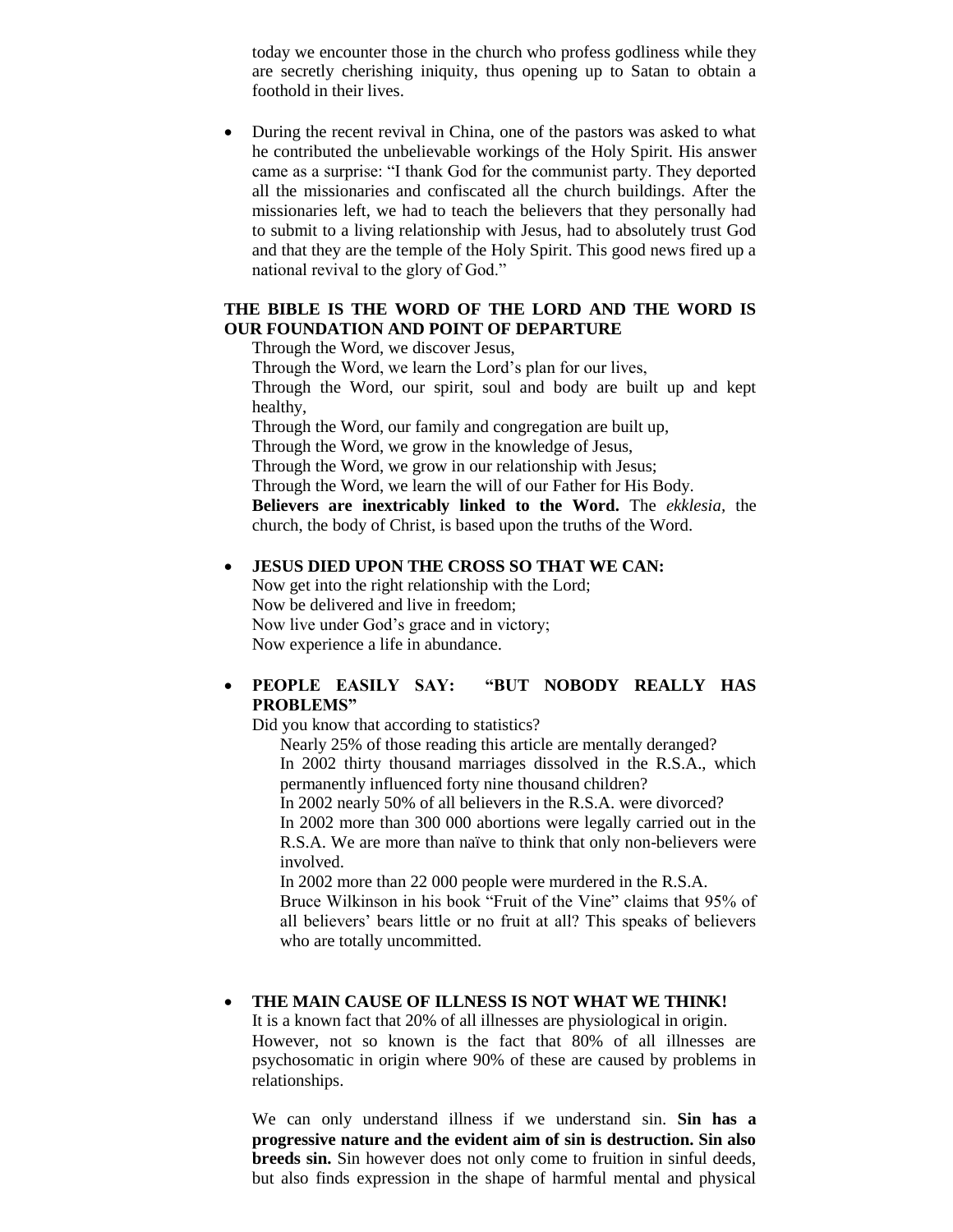conditions. Thus we find all kinds of harmful psychosomatic fixations, such as addiction to alcohol and drugs, sexual perversion, obsessivecompulsive disorders, rejection, anger, revenge, hatred, anxiety, depression, etc. The tragedy of sin is that the more you seek salvation through your own efforts, the more you become trapped and fall prey to other sins. **Sinful man needs a saviour to deliver him from the guilt and power of sin.**

The roots of nearly all of our family problems are, bitterness, unforgivingness, lack of or refusal to accept responsibility for choices culminating in a God-fruitful life.

**Believers need to change in order to grow**. A grain of wheat that does not want to change, cannot:

Reproduce the same kind. John 12:24.

Be of service whatsoever. Gal. 2:20.

Information that comes from the world only stimulates us, has no intrinsic value and is of little use.

Information that comes from the Word and is received in our hearts, transforms us, has results and changes our minds and attitude so that our lives bear fruit.

**In order for us believers to grow and to be fruitful, we need to change.**

## **THE LORD CANNOT USE US IF WE DO NOT WANT TO CHANGE**

In order for us to change, it may be necessary **to make adjustments** in one or more of the following areas of our lives:

**In our circumstances** (work, home, finances, etc.)

**In our relationships** (family, friends, partners, etc.)

**In our minds** (preconceptions, methods, our potential, etc.)

**In our commitments** (to families, church, work, plans, traditions, etc.)

**In our deeds** (how we pray, give, serve, etc.)

**In our faith** (in the Lord, His plans, His methods in our relationship with Him, etc.)

Our greatest adjustment and change comes when we experience a crisis and we must decide what we really believe about God. Only then do we adjust in such a way that we start doing the things of the Word that requires faith in the Lord. The most wonderful and exciting times are when we start doing the things that only the Lord can finish. Previously we would only do those things that we ourselves were capable of doing.

Therefore the command of Romans 12:1-2, *"So then, my brothers and sisters, because of God's great mercy to us I appeal to you: Offer yourselves as a living sacrifice to God, dedicated to His service and pleasing to Him. This is the true worship that you should offer. Do not conform yourselves to the standards of this world, but let God transform you inwardly by a complete change of your mind. Then you will be able to know the will of God – what is good and is pleasing to Him and is perfect."*

We need to be patient while the Lord is busy changing us. Psalm 27:14, *"Trust in the Lord."*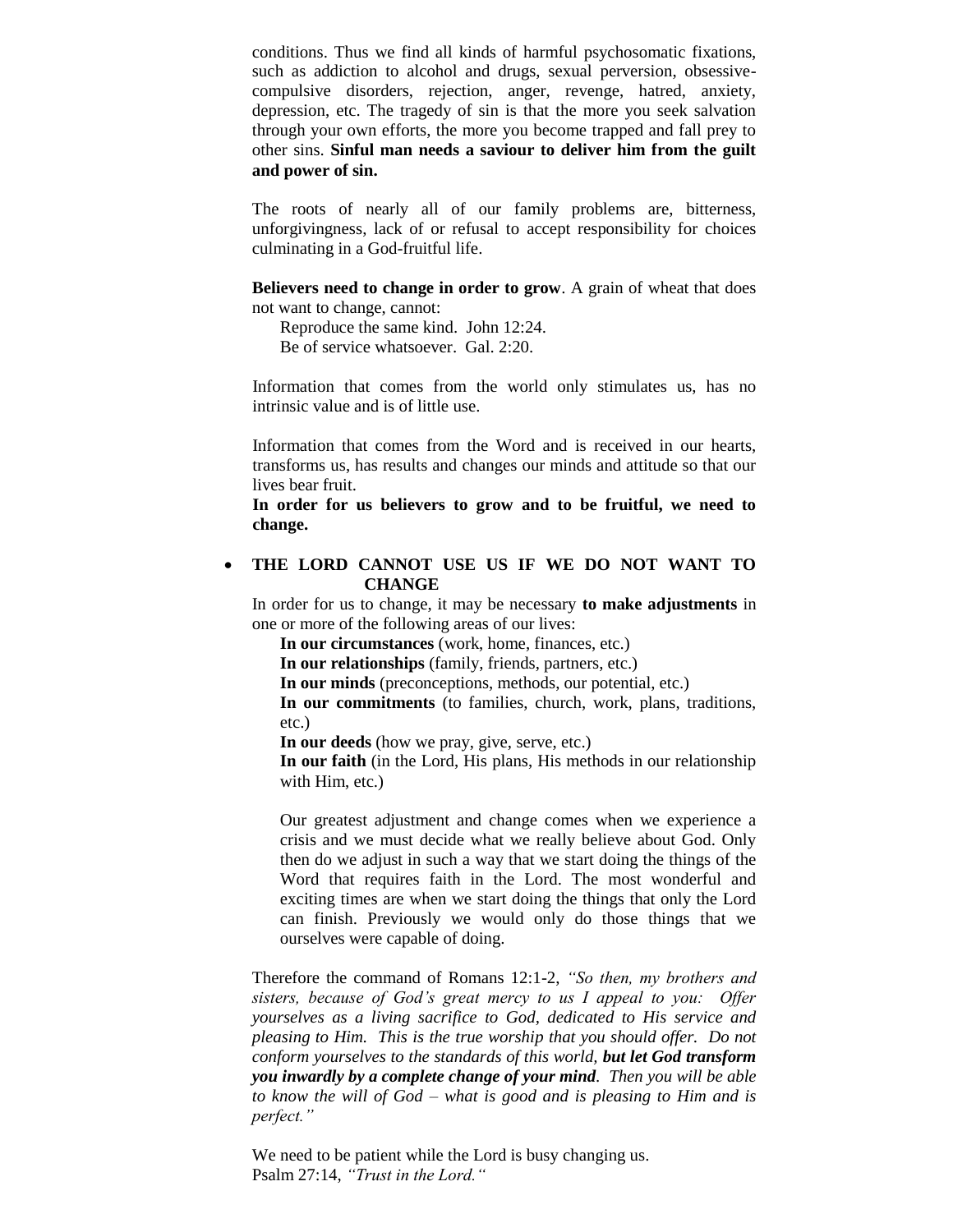The modern believer lives in an **instant society** and therefore he also wants an instant or **quick fix religion**.

The grain farmer knows however that farming with wheat is a **process that takes time** and in order for him to harvest, he first needs to:

Fallow the land and remove all the trees and stones, then Plough the land, then Harrow the land, then Fertilise the land, then Sow the seed, and then Irrigate the land. Only now can he expect a bountiful harvest. The person with the instant religion says: Pray with me, for I cannot pray anymore, or Give me anti-depressants for I cannot handle life anymore, or Give me a sedative for life is one big problem, or Give me a pill for energy for I am totally drained. During a crusade, I was astonished when a woman asked me to pray

## BUT THE LORD SAYS:

for her gambling hands.

*"I make My children rulers that can handle any problem. I give My children power so that they can be My witness. My children will experience full rivers and witness fires and find themselves in wars, But I will carry My children through it all."*

## **OUR PARADIGM OR FRAME OF REFERENCE IS ESTABLISHED AS A CHILD**

Normally our paradigm is established before we are 11 years of age. If however we grew up in a Christian home, it is usually formed before we are 7 years old.

Everything thereafter is an ongoing process of change.

Should we want this change to be lasting and permanent, we need to know that it can only be done through the Holy Spirit.

Change in any other way, however cosmetic, doesn't help at all.

A leopard **cannot** change his spots.

Therefore we need the Holy Spirit in order **to change us from the inside**.

#### **Usually our paradigm is skew or negative.**

Such a person thus lives in the present through his past in anticipation of his specific, usually negative, future expectation.

**A wrong lifestyle** develops due to these negative, wrongful influences from the past, with the following results: feelings of guilt, stress, depression, neurosis, poor self-image and perfectionism. Even physical deficiencies such as brain dysfunction, disturbed metabolism, disturbed sexual practices and psychosomatic illnesses can appear.

#### **Therefore, it is our duty to develop a right or positive lifestyle.**

Believers must once again experience **faith, hope, peace** and **comfort**, so that **they would choose** to victoriously walk in a new lifestyle.

Only the Holy Spirit who uses the Word can change our process of thought so that we can eventually change our behaviour patterns. Without regeneration, this change will be impossible.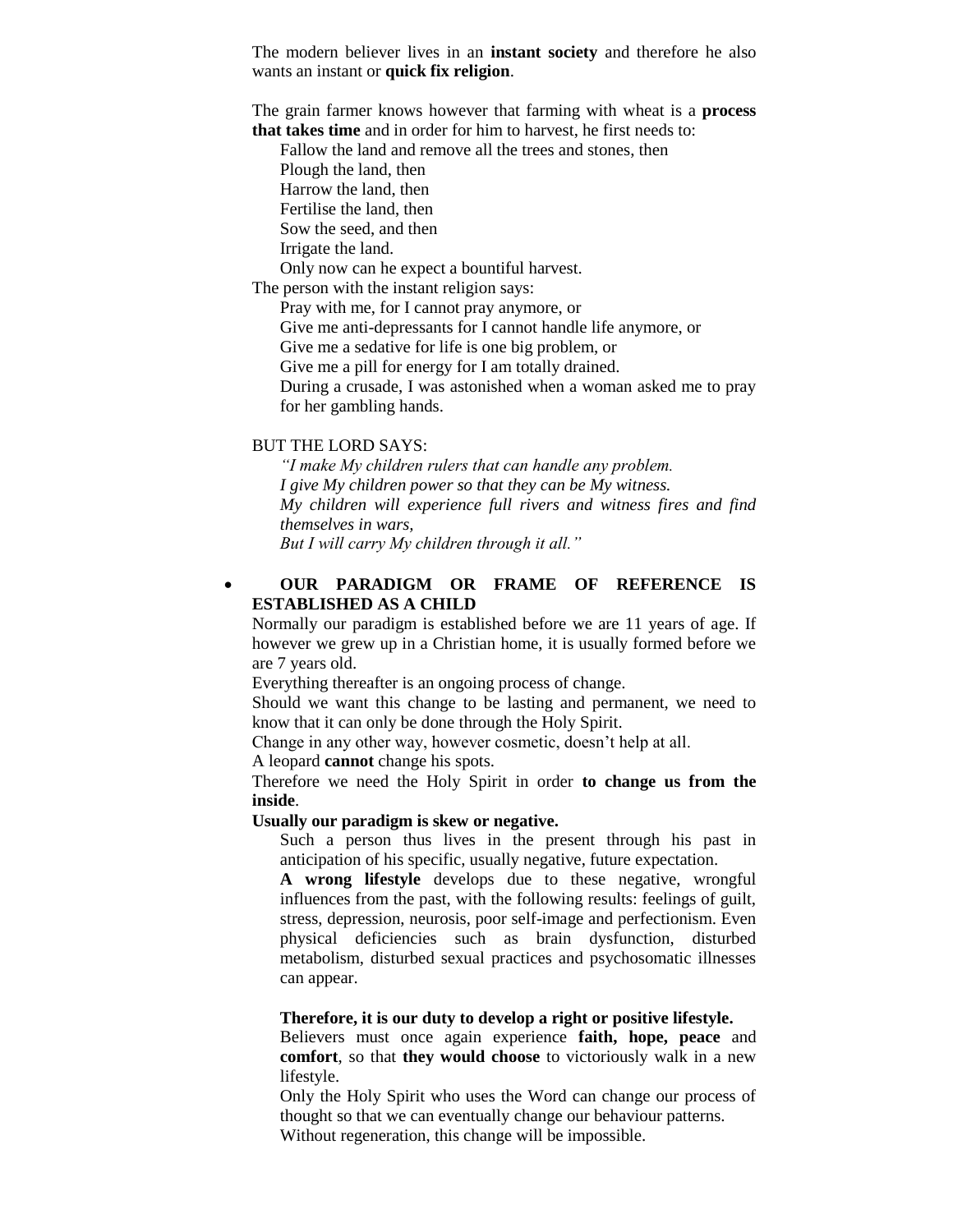Anger, hate, bitterness and frustration **have their origin** in unforgivingness. This clearly implicates that such a person has not yet come to the cross himself for forgiveness.

Regeneration and prayer change our whole lifestyle. Believers, who worship the Lord and who pray to Him, will be less: morbid, negative, depressed, ill and will also heal faster.

#### **WE LIVE ACCORDING TO OUR PARADIGM**

Believers need to know that their paradigm controls their lifestyle.

Deut. 6:4-9, *"Israel, remember this! The Lord and - the Lord alone – is our God. Love the Lord your God with all your soul and all your strength. Never forget these commands that I am giving you today. Teach them to your children. Repeat them when you are at home and when you are away, when you are resting and when you are working. Tie them on your arms and wear them on your foreheads as a reminder. Write them on the door-posts of your houses and on your gates."*

Jesus also chose to do His father's will in John 5:19, *"So Jesus answered them, 'I am telling you the truth: the Son can do nothing on His own; He does only what He sees His Father doing. What the Father does, the Son also does."*

John 12:49, *"This is true, because I have not spoken on My own authority, but the Father who sent Me has commanded Me what I must say and speak."*

We live according to the requirements and specifications of the Holy Spirit, as we find it in the parable of the Good Samaritan. There is no place for our own will or our own opinion or any grey areas in our lives.

#### **WE LIVE ACCORDING TO OUR CHOICES**

The Lord has given every man a free will to choose in any given situation either to do his own will or to do God's will. Gal. 6:7, *"What you sow, you will reap."*

Acts 26:20, *"First in Damascus and in Jerusalem and then in all Judea and among the Gentiles, I preached that they must repent of their sins and turn to God and do the things that would show they had repented."*

Believers know that they will have to give to the Lord an account of themselves and all their deeds, whether it is good or bad.

Rom. 14:12, *"Everyone of us, then, will have to give an account of ourselves to God."*

 **WE ARE SUPPOSED TO PROACTIVELY HANDLE OUR PROBLEMS AND NEVER TO REACT TO THEM** 

Nowhere in my 14 years of tertiary education or the 18 years before that, did anybody teach me **how to proactively handle my problems.** 

My teachers however were: An angry professor who refused to postpone a test no matter what the circumstances, a motorist with road rage, etc. Our experience and therefore our handling of situations and problems, *positive or negative, reactive or proactive,* **determine our perception of ourselves**, in other words, our spiritual maturity and positive self-image.

#### **WHAT IS OUR SELF-IMAGE?**

What we believe of ourselves influences us and eventually will determine what we are going to do.

Believers, growing up on the right side of town, even have problems motivating themselves.

If we believe that we are failures, we surely will fail.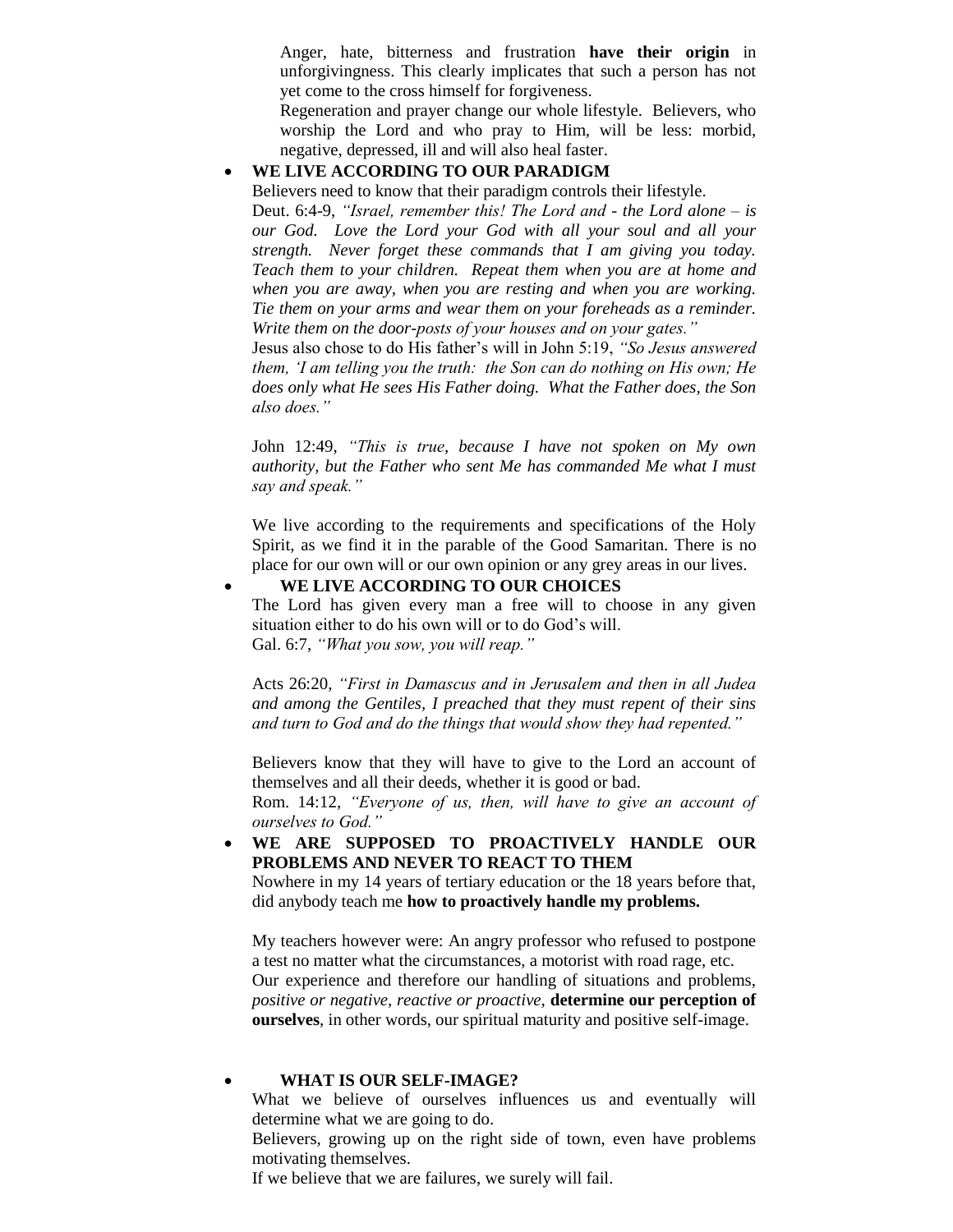Should we believe that we are winners in Christ, we will succeed and win even though we grew up on the wrong side of town.

It is important to know whom we, as believers, belong to. Only then do we realise our potential in Christ and our worth.

#### **WHAT IS OUR PERCEPTION OF GOD?**

How do we see God's roll in our lives? If we never had a relationship with our biological father, we will not be able to have a **relationship**  with our heavenly Father, cannot really **know** Him, and we will battle with issues such as **faith and trust**. The child with a poor father figure has a distorted God-image and trusts no one; let alone the God Whom he cannot see.

How do we see the world and ourselves in it? More important than anything else in the world, is how we see God's purpose with us. If the world with its glitter is more important for us than God's kingdom, we have a distorted God-perception.

Do we compare ourselves with the Word or do we compare ourselves with others who have a better education, have a better ability to talk, have more money, etc?

Do we really understand the way God weighs our ministry? Not quantitative, but **qualitative!**

What is more important for us  $-$  to do things right or to **do the right things?**

When and if we let ourselves to be influenced by problem situations, **we usually react**.

As believers with a positive perception of the Lord, we must however place our belief in Him and then choose not to react but to proactively **handle the situation**.

What the Lord actually wants, is for us:

| To leave the past behind                                     | $=$ 0\%   |
|--------------------------------------------------------------|-----------|
| To leave the future in His hands and                         | $=$ 0\%   |
| To live for Him today and trust Him                          | $= 100\%$ |
| Romans 5:1-11 tells us how to live in the "now" of our Lord. |           |

The difference between a dead fish and one that is alive is **purposeful movement**. Dead fishes float down stream and fishes that are alive swim upstream through an inner motivation and reproduction drive.

#### **OUR WORLD VIEW AND OUR LIFESTYLE**

Everybody, believers and non-believers, with a wrong, non-spiritual, outlook on life and with such a negative lifestyle, will sooner or later experience **social dysfunction** in their lives.

These are for example: Frustration with problems, stress that wants to spin out of control, helplessness, no expectation, discontentment, failure, fear, worries and discouragement.

But believers who have a **new lifestyle** in Christ and a **kingdom vision**, experience and witness social functioning, for example: Marital- and work satisfaction, fulfilment, peace, hopeful expectation, success, acknowledgement, acceptance, inner motivation and especially emotional maturity.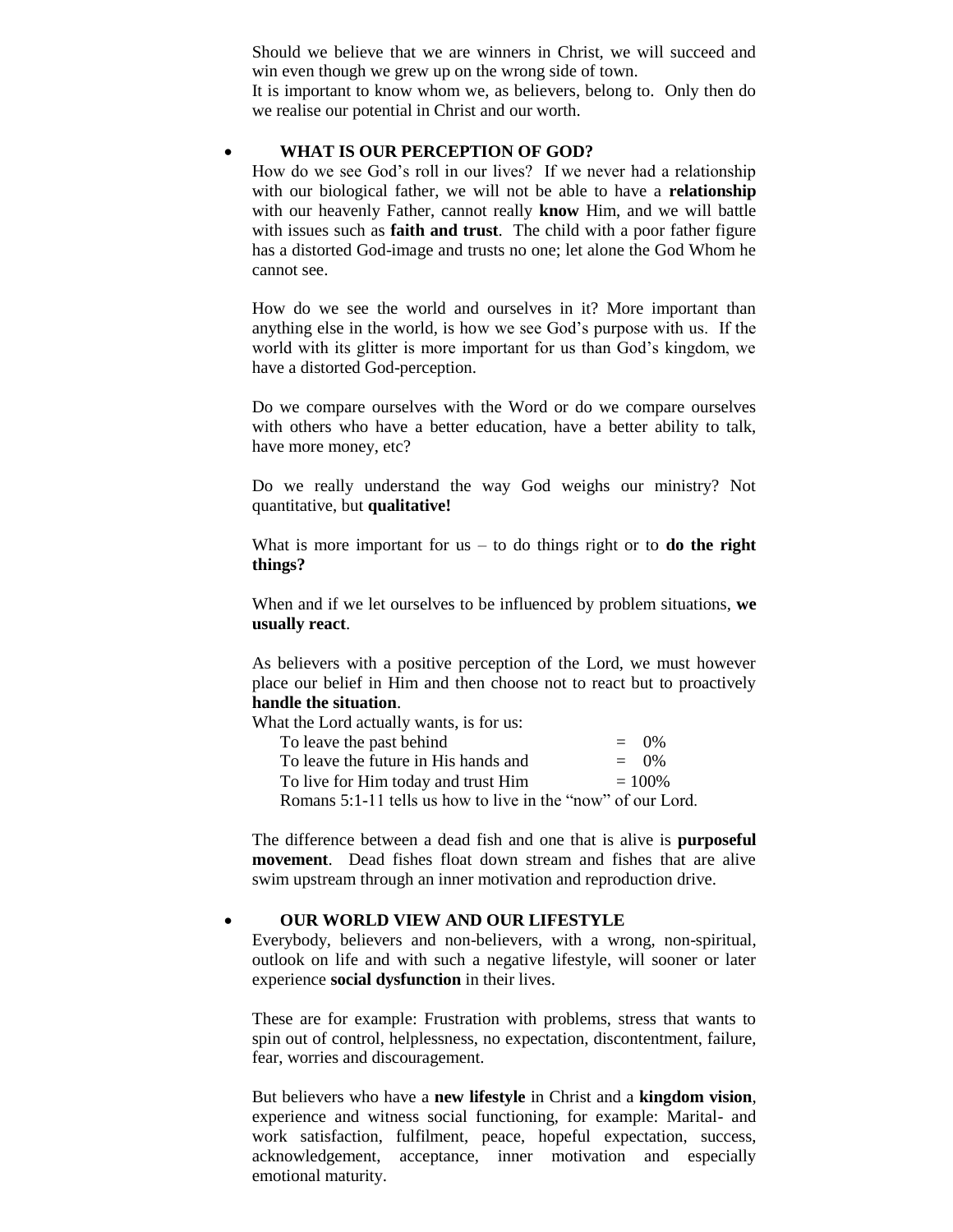## **WITHOUT A SPIRITUAL WORLDVIEW, IN OTHER WORDS A POSITIVE KINGDOM VISION, WE HAVE NO MISSION IN LIFE**

The Lord does not have two types of histories, namely Church- and World-history, but rather our whole life is **His** history **with** us. Argue with Daniel or David or Shadrach, Meshach and Abednego on God's involvement in their work, homes or religion. Their experiences were always positive in spite of difficulties.

A right world-perception says:

God continuously works **in us** through His Holy Spirit.

Satan works **from outside** us to try and put us in bondage or get a stronghold in our lives.

The Holy Spirit is faithful and daily **leads us** in victory.

The Holy Spirit gives wisdom so that believers can cope with problems or difficulties.

Without the Holy Spirit:

There is no rebirth. We live in sin. We are in bondage. We can even be demonised.

We become fanatical and critical.

With the indwelling Holy Spirit we experience:

Discipleship. Inner healing.

Deliverance.

Word Therapy.

Emotional maturity.

Spiritual maturity.

Real growth in grace and knowledge.

#### **Our attitude is more important than what we can ever imagine.**

Our attitude is the most important life-changing thing about us. Our attitude is more important than our education, our past, our

looks, our money or possessions.

Our attitude makes us winners or losers.

For us as believers, our lives exist out of 10% of what happens to us. The other 90% is our proactive handling of that which happens to us.

May this article unlock the doors of God's precious storerooms for you so that you can receive the knowledge and wisdom and so that you can experience the power of the blood of Jesus and above all, experience God's love. This will give your relationship with God another impetus. This will open up your spiritual eyes. This will establish your kingly authority. This will give your life a goal. This will give you a passion for suffering souls.

This might just let you embark upon a ministry of healing and deliverance.

## **A short CV on Gerrit**

Gerrit Joachim Jansen van Veuren was borne on 18 December 1943 and grew up on a farm near Merweville in the district of Beaufort-West. He attended Merweville Secondary School and matriculated in December 1962 at Paarl Gymnasium. He studied at U.P. as well as I.C.S., London where he qualified as a geological surveyor. He met Annette Vermaak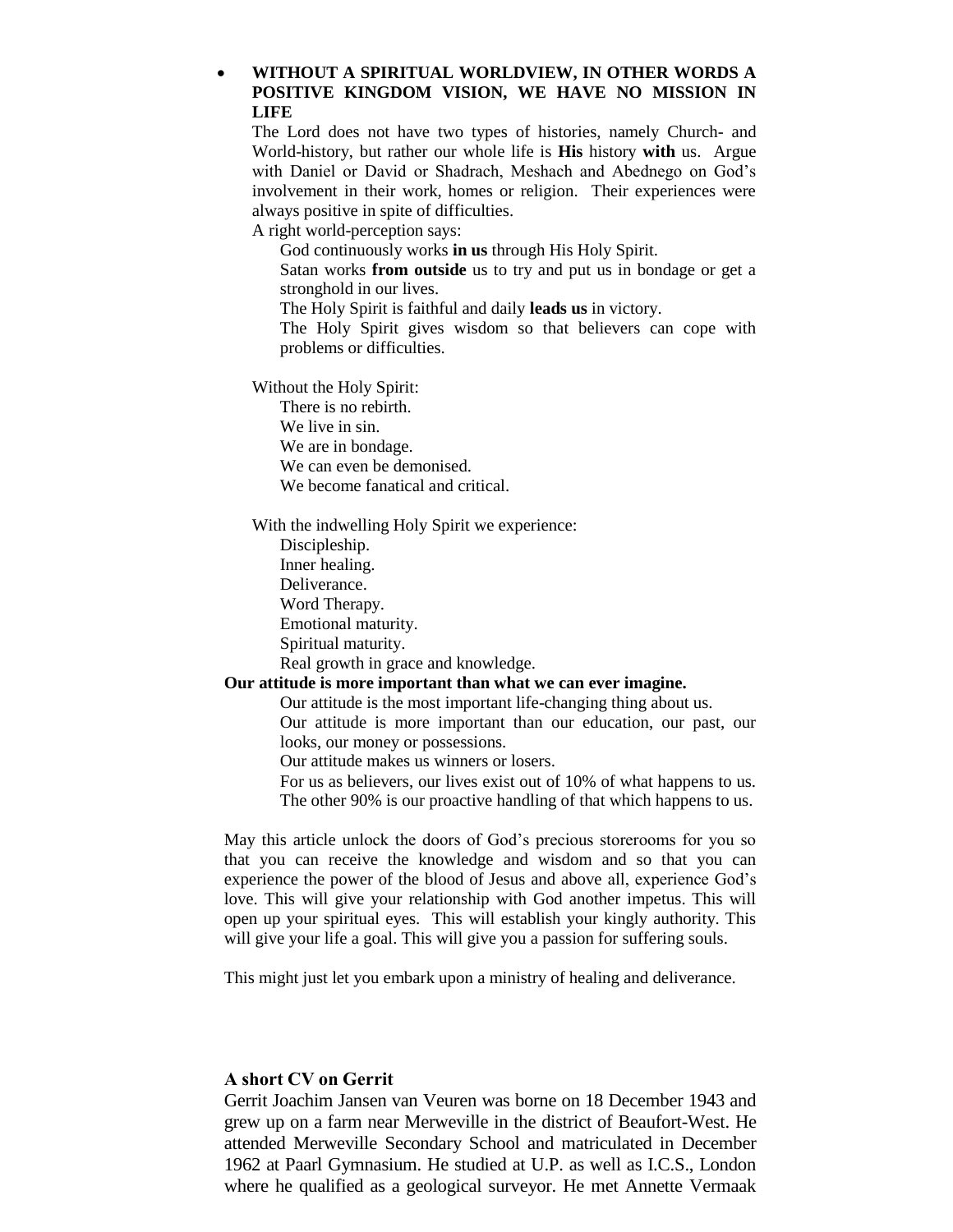and they got married on the 4 October 1969 in Windhoek. The couple were blessed with two daughters and one son. He obtained precious people skills during his years with a mining group.

During 1971 he received the Lord as his personal saviour and his whole life was changed. Early in 1974 God called him into the fulltime ministry and he spends his next three years on the A.F.M. Theological Seminary at Auckland Park. Since 1978, he served as an ordained pastor and together with Annette, they ministered to the following assemblies: Groblersdal, Durban-West, Lichtenburg, Primrose-East, Universiteitsig Johannesburg, Amanzimtoti and he is currently the presiding pastor at Shalom Ministries, Pinetown from where more than twenty branch assemblies have been established throughout sub-Sahara Africa.

During 1975 he registered at UNISA and received a B-degree in Theology. The fact that believers who after regeneration, still lived in unforgivingness, bitterness, jealousy, addiction, negativity and bondage really upset him. How could this be possible? As a committed pastor who wanted to help these people he furthered his studies in psychology, sociology and counselling. He obtained a Masters degree and received his Ph.D. in 1989 at Commonwealth University. He later obtained a D.Min in Counselling at Calvary University, a D.Divinity at Calvary University, A D.Theology in Ethics at Calvary University and a year ago a D.Litt. at St.Clements University.

Since his ordination he has been involved in Community service and rehabilitation centres. He served on various School and cultural committees. He has been a regular voice on Radio Today, Christian Network Radio, local Christian radio stations and TV religious programmes. He is involved with different Regional and National Church Councils and Religious commissions. He is a well-known motivational speaker in the community. As a student of the Occult and Freemasonry he is not only a speaker in the church world but he also wrote quite a lot of articles and study books on the subject.

Dr. Gerrit is however known for his Counselling Clinic in Pinetown. Thousands of people receive deliverance, healing and spiritual guidance every year. He has also written various articles and handbooks on Christian Counselling and Deliverance and he has trained hundreds of counsellors in the Afrikaans as well as English speaking churches. His handbook on Deliverance was written in Afrikaans and has been translated into Russian, Zulu, French and Portuguese and is currently in use at Bible Training Schools to train pastors and cell leaders in South Africa, Namibia, Angola, Botswana, Zimbabwe, Zambia, Maputo, Malawi, Taiwan and Russia.

Dr. Gerrit can be contacted for ministry or a list of books and study guides can be obtained from **031 702 5813** or on Email at: **veuren@telkomsa.net**

# **BIBLIOGRAPHY**

ADAMS, JAY E; **Competent to Counsel;** *Baker Book House, 1970* ANDERSON, NEIL T; **Released from Bondage;** *Here's Life Publishers, 1992*  ANDERSON, NEIL T; **The Bondage Breaker;** *Here's Life Publishers* ANDERSON, NEIL T; **Victory over Darkness;** *Here's Life Publishers* ANDERSON, NEIL T; **Freedom in Christ;** *Here's Life Publishers* BAILLIE, D.M; **God was in Christ;** *Faber en FaberLtd. 1956*  BARROT, ROGER; **Depressiwiteit, Hoe om dit te Oorwin;** *Lux Verbi, 1983*  BARTH, KARL; **Church Dogmatics, Vol. 1-4**; *Evangelischer verlag,1957*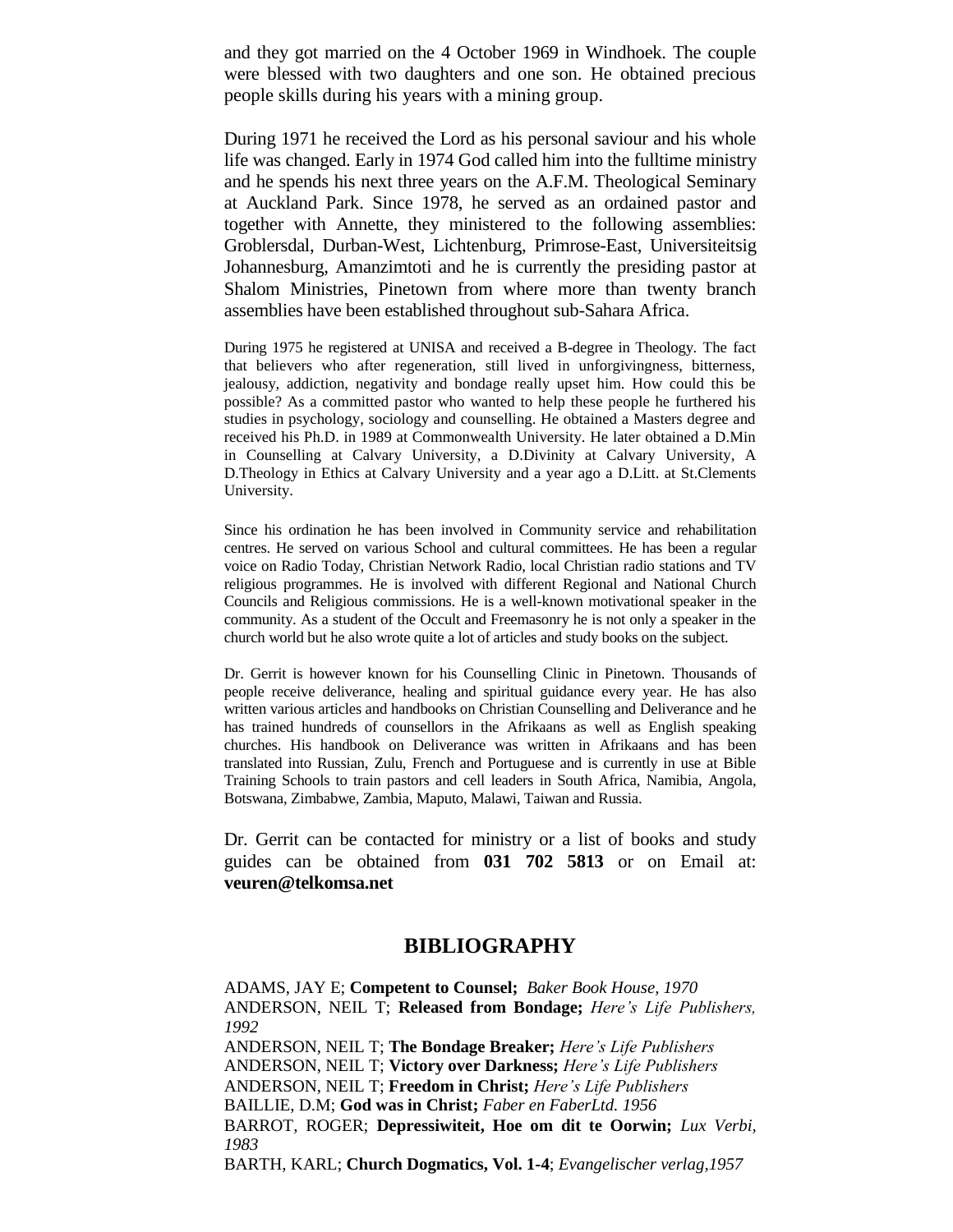BECKHAM, WILLIAM A; **The Second Reformation;** *Touch Publications, 1995*

BLOCK, DAVID; **Our Universe;** *Univ. of Witwatersrand, 1992*

BONHOEFFER, DIETRICH; **The Cost of Discipleship;** *SCM Press Ltd, 1937*

BONHOEFFER, DIETRICH; **Creation and Temptation;** *SCM Press Ltd, 1932*

BOOKER, RICHARD; **Die Bloedverbond – Soos 'n Goue Draad deur die Skrif;** *VG Uitgewers* 

BUBECK, MARK I; **Overcoming the Adversary**; *Scripture Press, 1989*

BUBECK, MARK I; **The Adversary**; *Scripture Press, 1975*

BUBER, MARTIN; **I and Thou;** *T&T Clark, 1970*

BUCHAN, ANGUS; **Faith like Potatoes,** *Paarl Printers, 2001*

BURGER, ISAK; **Die Geesteswêreld;** *A.G.S. Drukkers, 1987*

CAMPBELL, ROGER F; **Jy kan Wen;** *Verenigde Gereformeerde Uitgewers* CANFIELD, JACK; **Chicken Soup for the Soul 1;** *Health Communications Inc, 1987*

CANFIELD, JACK; **Chicken Soup for the Soul 2;** *Health Communications Inc, 1991*

CANFIELD, JACK; **Chicken Soup for the Soul 3;** *Health Communications Inc, 1995*

CAPPS, C AND A; **Angels;** *Harrison House, Tulsa, 1984*

CARMICHAEL, AMY; **Thou Givest... They Gather;** *Lutterworth Press, 1958*

CLARK, RANDY; **Power, Holiness and Evangelism;** *Destiny Image Publishers, 1999*

CLINEBELL, HOWARD J JR; **Basic Types of Pastoral Counseling;**  *Abingdon Press, 1966*

CHAMBERS, OSWALD; **Approved unto God;** *Oswald Chambers Publishers Association, 1931*

CHAMBERS, OSWALD; **The Servant as His Lord;** *Oswald Chambers Publications, 1957*

CHAMBERS, OSWALD; **Baffled to Fight Better;** *Oswald Chambers Publications, 1972*

COETZEE, ANNIE; **Kreatief Jy;** *J.P. Van der Walt Uitgewers, 1997* COLLINS, GARY R; **Christian Counselling;** *Word Publishing, 1988*

COLLINS, GARY R; **How to be a People Helper;** *Word Publishing,*

CORDEIRO, WAYNE; **Gesindhede wat Sukses Bepaal;** *CUM, 2002*

COOLEY, MEL; **The Bride Wore Combat Boots;** *Christian Publishing Services, 1989*

CRABB, LARRY; **Connecting;** *Word Publishing, 1997*

CRONJE, TIENIE; **Bevryding van Demone;** *Promedia Publikasies*

CULLITON, JOSEPH THOMAS; **Obedience – Gateway to Freedom**; *Logos International, 1978*

CURTIS, DONALD; **Your Thoughts can Change your Life;** *L.N. Fowler & Co. Ltd, 1963*

DECKER, ED; **The Dark Side of Freemasonry;** *Huntington House Publishers, 1994*

DICKSON, DAVID, **The Psalms Vol. 2;** *The Banner of Truth Trust,1965* EICHRODT, W; **Theology of the Old Testament**; *Ehrenfried Klotz Verlag, 1961*

FARRAR, STEVE; **Finishing Strong;** *Multnomah Publishers, 1995* FIELD, LYNDA; **Ontwikkel jou Selfbeeld;** *Tafelberg, 1993*

GARDINER, JOY; **Satanism: Seduction of the S. A.Youth;** *Struik House, 1990*

GARRISON, MARY; **Try the Spirits;** *Impact Books*

GEORGE, BOB; **Living Above your Circumstances**; *Harvest House Publishers, 1973*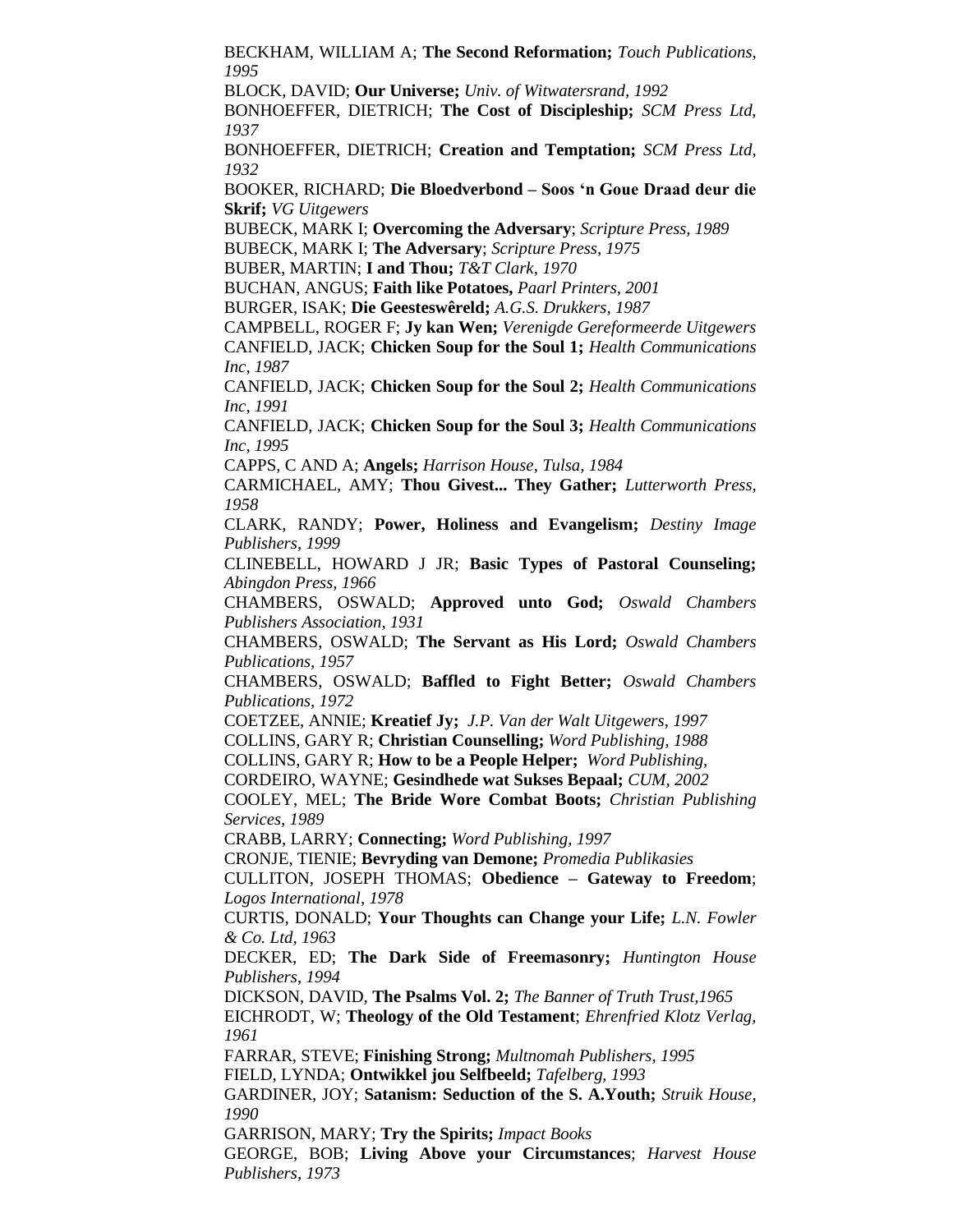GERDES, LILY; **Die Ontwikkelende Volwasse;** *Butterworth en Kie (SA) (EDMS) BPK, 1981*

GREENWALD, GARY; **Seductions Exposed;** *Eagle's Nest Publications, 1988*

GROBBELAAR, S.W.P; **Bou jou Selfbeeld;** *Daan Retief Uitgewers, 1986* HAMMOND, FRANK & IDA; **Pigs in the Parlor;** *Impact Books, 1973*

HANEGRAAFF, HANK; **Counterfeit Revival;** *Word Publishing, 1997*

HILTNER, SEWARD; **Pastoral Counseling;** *Abingdon Press, 1949*

HILTNER, SEWARD; **Preface to Pastoral Theology;** *Abingdon Press*

HJELLE, LARRY A; **Personality Theories;** *McGraw-Hill, Inc, 1981*

HORROBIN, PETER; **Healing Through Deliverance Vol. 1;** *Sovereign World, 1991*

HORROBIN, PETER; **Healing Through Deliverance Vol. 2;** *Sovereign World, 1995*

HUISAMEN, EVARD; **Magte van Duisternis;** *Lux Verbi, 1990*

HUNTER, JOHN E; **Die Christus Vervulde Lewe;** *CUM, 1981*

ICKE, DAVID; **The Robot's Rebellion;** *Gateway Books, 1994*

JAKES, T.D; **Loose that Man;** *Albury Publishing, 1960*

JORDAAN, W.J; JORDAAN, J.J; NIEUWOUDT, J.M; **Algemene Sielkunde 1;** *McGraw-Hill Boekmaatskappy, 1975*

JORDAAN, W.J; JORDAAN, J.J; NIEUWOUDT, J.M; **Algemene Sielkunde 2;** *McGraw-Hill Boekmaatskappy 1975*

JOUBERT EN VD WALT; **Satan Ontbloot;** *CUM, 1993*

JOY, HONEY; **Vergifnis bring Bevryding;** *V.G. Drukkers, 1996*

JOYNER, RICK; **Epic Battles of the Last Days;** *Whitaker House, 1995*

KELLY, J.N.D.; **Early Christian Doctrines;** *Adam & Charles Black, 1977*

KELSEY, MORTON; **Encounter with God;** *Bethany Fellowship Printers, 1975*

KÖNIG, ADRIO; **Een wat Sterker is;** *N.G.Kerkboekhandel, 1972*

LA HAYE, TIM; **Geesbeheerde Temperament;** *Verenigde Gereformeerde Uitgewers*

LA HAYE, TIM; **'n Nuwe Gemoed;** *CUM Books; 1978*

LAKE, JOHN G; **His Life;** *Kenneth Copeland Publications, 1994*

LE ROUX, P.D; **Studies in die Bevryding van die Gees;** *Nissie Verspreiders, 1987*

LEWIS, JOHN; **Religions of the World, made Simple;** *American Books-Stratford Press, 1959*

LINDSEY, HAL; **Satan is Springlewendig op die Planeet Aarde;** *CUM*

LLOYD-JONES, D.M; **The Christian Warfare;** *Morrison and Gibb Ltd, 1976*

LORD, PETER; **Soul Care;** *Baker book House, 1990*

LORD, PETER; **Turkeys and Eagles;** *Baker book House, 1977*

MALKMUS, GEORGE H; **Why Christians get Sick;** *Destiny Image Publishers, Inc, 1995*

MARTIN, PETER A; **A Marital Therapy Manuel;** *Brunner/Mazel Publishers, 1976*

MARTIN, WALTER; **The Kingdom of the Cults**; *Bethany House Publishers, 1997*

MEEKS, DOUGLAS M; **Origins of the Theology of Hope;** *Fortress Press, 1974*

MEHL, ROGER; **The Socialogy of Protestantism;** *SCM Press, 1970*

MENSA **Bepaal jou Persoonlikheid;** *Carlton Books Ltd, 1998*

MEYER, JOYCE; **Bekommernis Moenie Vrees nie!** *Verenigde Gereformeerde Uitgewers, 1999*

MICHAELSEN, JOANNA; **The Beautiful side of Evil;** *Harvest House Publishers, 1982*

MICHAELSEN, JOANNA; **Like Lambs to the Slaughter;** *Harvest House Publishers, 1989*

MOL, ARNOLD; **Kom ons wen Saam;** *Femina Uitgewers, 1981*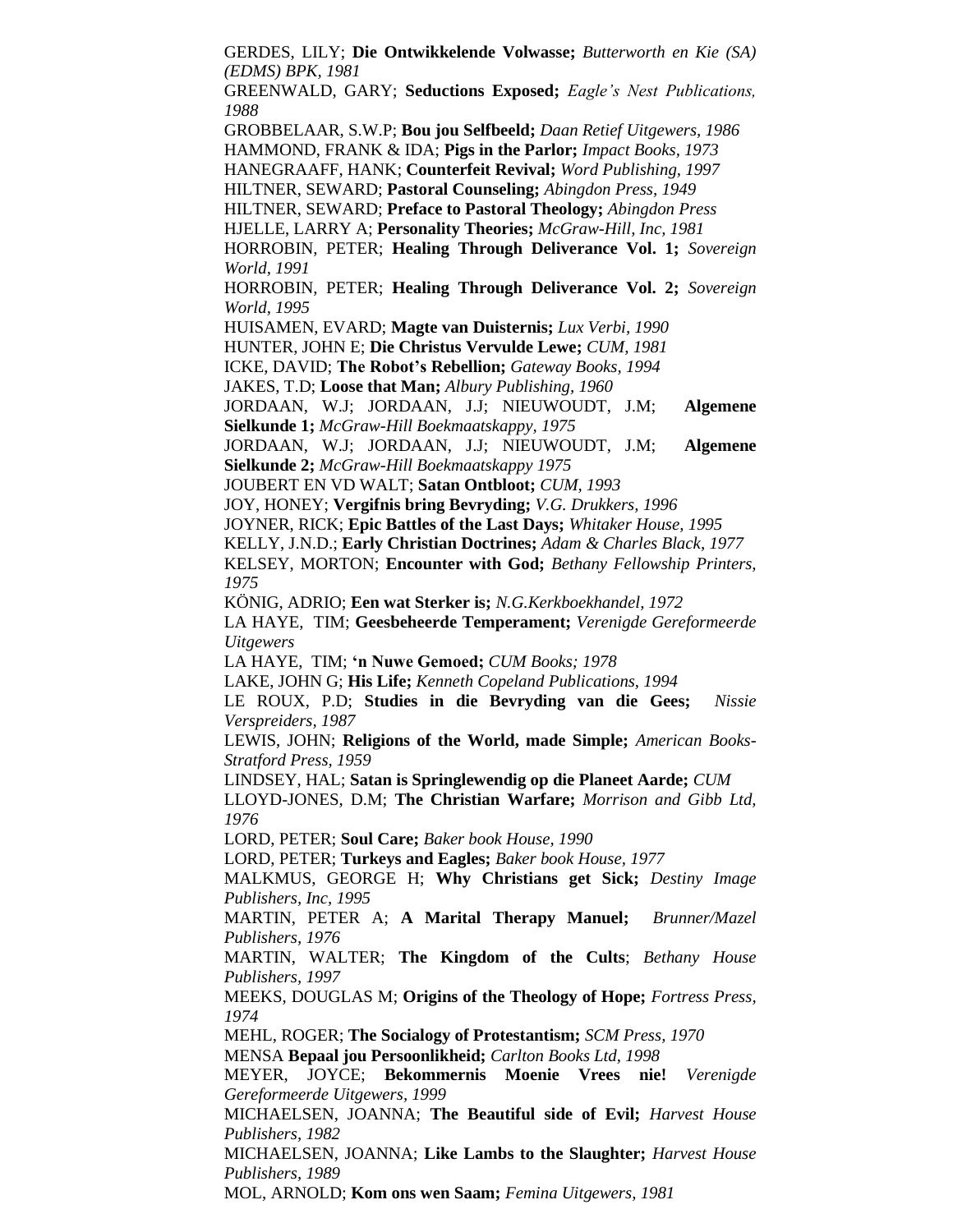MÖLLER, F.P; **Die Diskussie oor die Charismata soos wat dit in die Pinksterbeweging Geleer en Beoefen word;** *Evangelie Uitgewers, 1975*

MÖLLER, F.P; **Woorde van Lig en Lewe, Deel I;** *Evangelie Uitgewers, 1991*

MÖLLER, F.P; **Woorde van Lig en Lewe, Deel II;** *Evangelie Uitgewers*

MÖLLER, F.P; **Words of Light and Life. Vol.3***; J.L. van Schaik, 1998*

MOLTMAN, JÜRGEN; **Theology of Hope;** *SCM Press Ltd, 1965*

MOSTERT, BENNIE; **Against the Tide;** *Christian Art Publishers; 2000* MOSTERT, BENNIE; **Geestelike Oorlogvoering;**

MURPHY, ED; **The Handbook for Spiritual Warfare;** *Thomas Nelson Publishers, 1992*

NARRAMORE, CLYDE; **The Psychology of Counselling;** *Zondervan Publishers*

NEE, WATCHMAN; **The Spiritual Man;** *Christian Fellowship Publishers, Inc, 1968*

NIEBUHR, RICHARD H; **The Responsible Self;** *Florence M. Niebuhr, 1963*

NÜRNBERGER, K; **Sistematiese Teologie;** *V.L.T.S, 1975*

ORTIZ, JUAN CARLOS; **Call to Discipleship;** *Logos Int, 1975*

PANOS, CHRIS; **Faith under Fire;** *Whitaker House, 1974*

PASSANTINO, BOB & C; **When the Devil dares your Kids**

PENN-LEWIS, JESSE; **War on the Saints;** *Overcome Literature Trust,1993*

PENN-LEWIS, JESSE; **Warfare with Satan;** *Overcome Literature Trust*

RIDDERBOS, HERMAN; **The Coming of the Kingdom;** *The Presbyterian and Reformed Publishing Co, 1973*

ROPER, DAVID; **Seeing Through;** *Questar, 1995*

SANFORD, JOHN & PAULA; **Healing the Wounded Spirit**; *Victory House*

SAVARD, LIBERTY; **Breaking the Power;** *Bridge-Logos Publishers, 1977* SCHWARZ, CHRISTIAN A; **Natural Church Development;** *Church Wise, 1998*

SCHNOEBELEN, WILLIAM; **Masonry Beyond the Light;** *Chick Publishers, 1991*

SHEETS, DUTCH; **God's Timing For Your Life;** *Christian Art Publishers, 2002*

SHERMAN, DEAN; **Spiritual Warfare;** *Y.W.A.M, 1990*

SIBTHORPE, CHARLES; **A Man Under Authority;** *Kingsway Publications, 1984*

SILVOSO, ED; **That None Should Perish;** *Regal Borke, 1994*

SPURGEON, C.H; **Lectures to my Students;** *Marshall, Morgan & Scott, 1954*

STAPLETON, RUTH CARTER; **The Gift of Inner Healing**; *Word Books Publishers, 1977*

STRONG, AUGUSTUS H; **Systematic Theology;** *Pickering & Inglis Ltd, 1907*

SWINDOLL, CHARLES R; **Living on the Ragged Edge;** *Word Inc, 1985*

TEN BOOM, CORRIE; **He Sets the Captive Free;** *Fleming H. Revell Company, 1977*

THIELICKE, HELMUT; **The Evangelical Truth;** *Eerdmans Publishing Co, 1974*

THOMAS, F.W; **Kingdom of Darkness;** *Logos International, 1973* TORREY, R.A; **Die Heilige Gees;** *Nas. Boekdrukkery Bpk, 1973* TREAT, CASEY; **Renewing the Mind;** *Harrison House, 1971*

VINKLER, MARK; **Dialogue with God;** *Bridge Publishing, 1986*

VOS, GEERHARDUS; **Biblical Theology;** *WM. B. Eerdmans Publishing Company, 1948*

WARREN, RICK; **The Purpose Driven Life;** *Zondervan, 2002* WHITE, E.G; **The Great Controversy;** *Pacific Press Publishers, 1907*